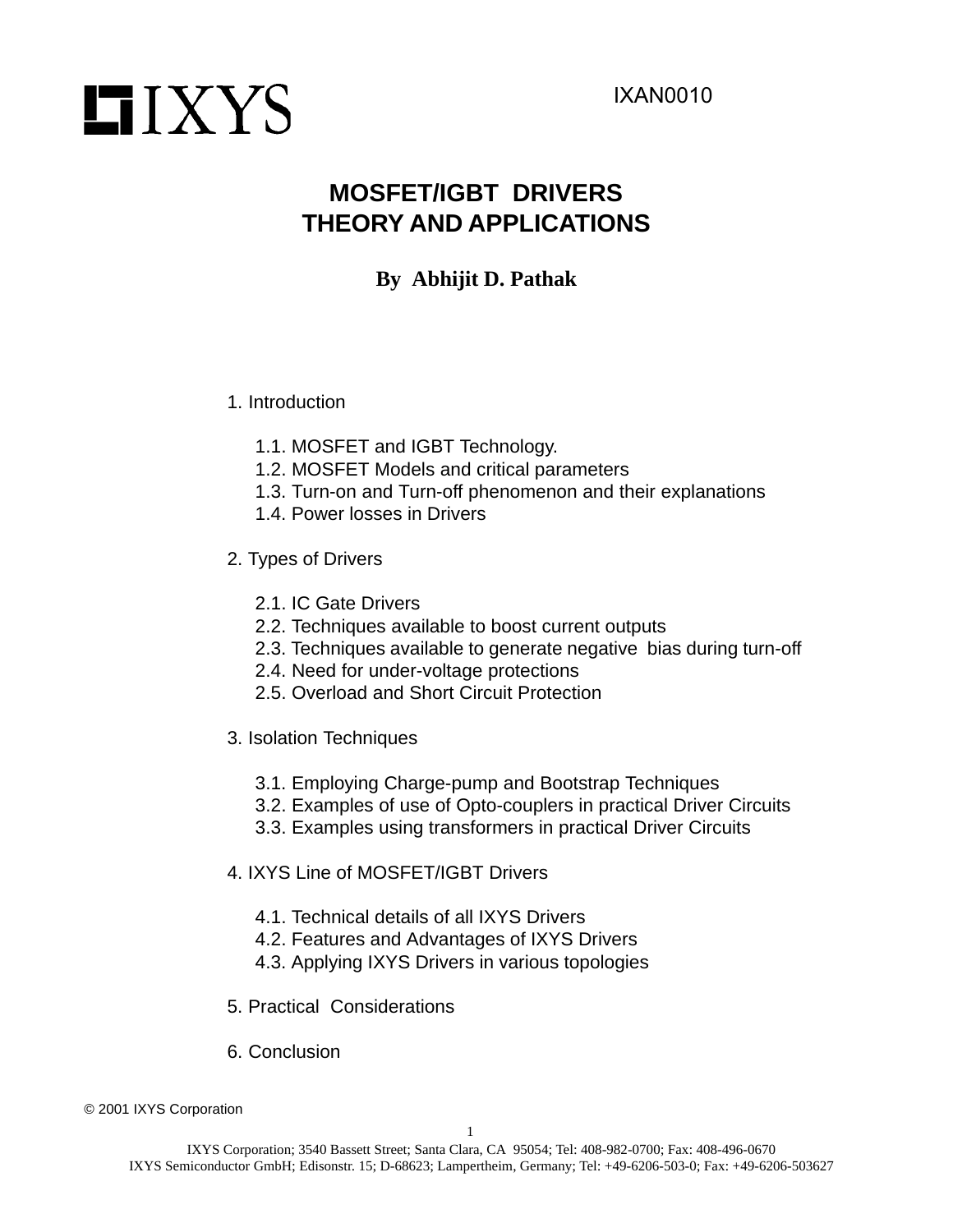#### **1. INTRODUCTION**

Modern Power Electronics makes generous use of MOS-FETs and IGBTs in most applications and, if the present trend is any indication, the future will see more and more applications making use of MOSFETs and IGBTs.

Although sufficient literature is available on characteristics of MOSFETs and IGBTs, practical aspects of driving them in specific circuit configurations at different power levels and at different frequencies require that design engineers pay attention to a number of aspects.

An attempt is made here to review this subject with some illustrative examples with a view to assist both experienced design engineers and those who are just initiated into this discipline .

### **1.1 MOSFET AND IGBT TECHNOLOGY**

Due to the absence of minority carrier transport, MOS-FETs can be switched at much higher frequencies. The limit on this is imposed by two factors: transit time of electrons across the drift region and the time required to charge and discharge the input Gate and 'Miller' capacitances.

IGBT derives its advantages from MOSFET and BJT. It operates as a MOSFET with an injecting region on its Drain side to provide for conductivity modulation of the Drain drift region so that on-state losses are reduced, especially when compared to an equally rated high voltage MOSFET.

As far as driving IGBT is concerned, it resembles a MOS-FET and hence all turn-on and turn-off phenomena comments, diagrams and Driver circuits designed for driving MOSFET apply equally well to an IGBT. Therefore, what follows deals only with MOSFET models.



**1.2 MOSFET MODELS AND CRITICAL PARAMETERS**

Fig. (1A) shows the internal cell structure of a DMOS



MOSFET. As can be seen, the Gate to Source Capacitance consists of three components, namely, Cp, the component created by the Gate Electrode over the P-base region;  $C_{N_{+}}$  due to the overlap of the Gate Electrode above the N+ source region and,  $C_{\text{o}}$ , arising due to the proximity of the Gate Electrode to the source metallization. In fact, all these are added to yield  $C_{\text{gs}}$ , which we call Gate-to-Source Capacitance. It is this total value of capacitance that needs to be first charged to a critical threshold voltage level  $V_{GS(th)}$ , before Drain Current can begin to flow. The Gate-to-Drain capacitance,  $C_{\text{GD}}$ , is the overlap capacitance between the Gate electrode and the N-drift Drain region.  $C_{GD}$  is sometimes referred to as the 'Miller' capacitance and contributes most to the switching speed limitation of the MOSFET. The junction capacitance between the drain to the P-Base region is  $C_{\text{ps}}$ . The P-Base region of the MOSFET is shorted to the N+ source. Fig. (2) shows curve of  $I_D$  (Drain Current) versus  $V_{GS}$  (Gate Source







Fig. (2) Transfer characteristics of a power MOSFET

2

IXYS Corporation; 3540 Bassett Street; Santa Clara, CA 95054; Tel: 408-982-0700; Fax: 408-496-0670 IXYS Semiconductor GmbH; Edisonstr. 15; D-68623; Lampertheim, Germany; Tel: +49-6206-503-0; Fax: +49-6206-503627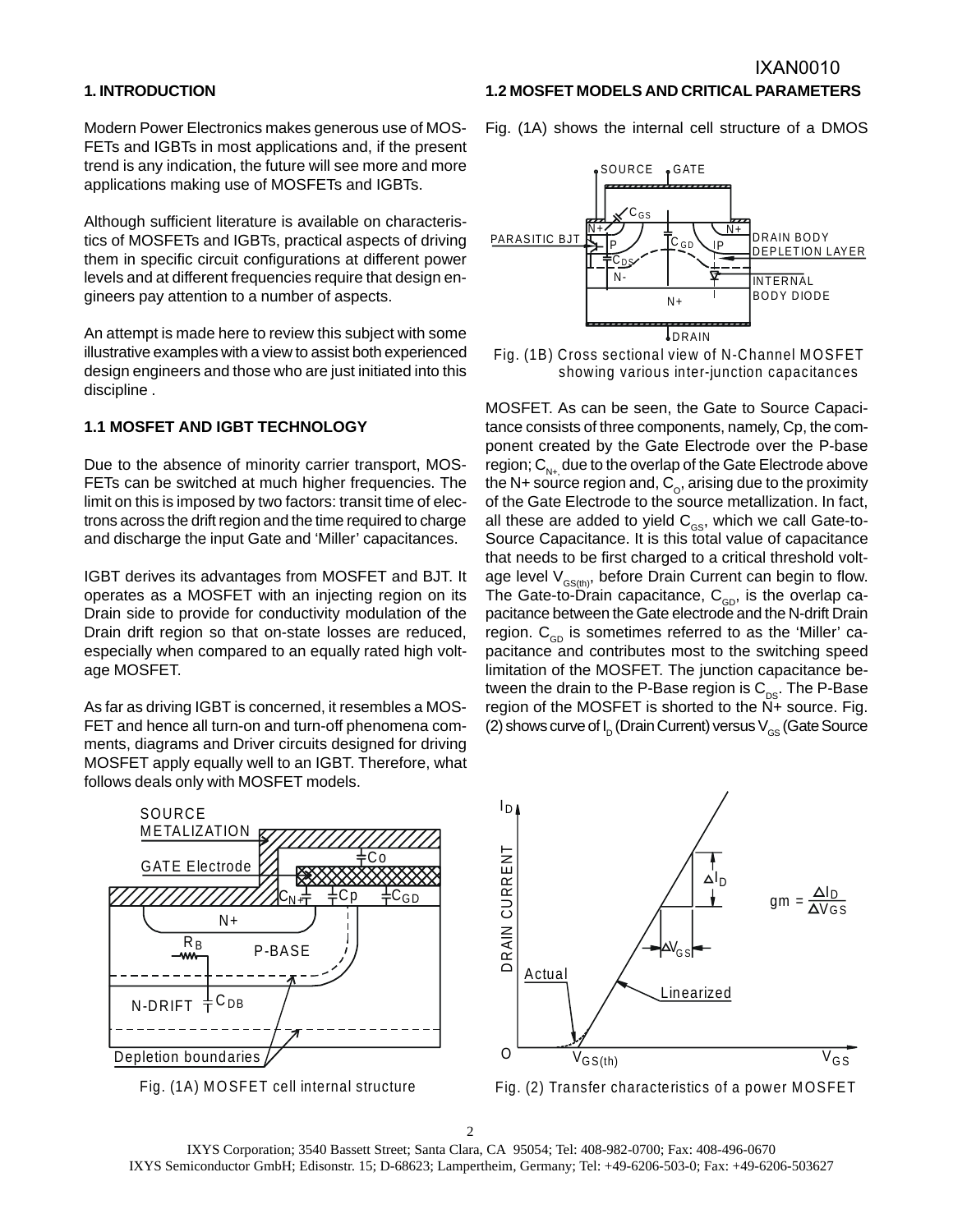Voltage). The graph has a slope (  $\bigtriangleup\mathsf{I}_{\mathsf{p}}\!/\bigtriangleup\mathsf{V}_{\mathsf{GS}}^{}$  equal to  $\mathsf{g}_{_{\mathsf{m}}^{}},$ which is called transconductance. Please note that the actual relationship between  $V_{\text{gs}}$  and  $I_{\text{p}}$  is shown by dotted line and it can be observed that in the vicinity of  $V_{\text{GS(th)}}$ , the relationship between  $V_{\text{GS}}$  and  $I_{\text{D}}$  is parabolic in nature:

$$
I_{D} = K [V_{GS} - V_{GS(th)}]^2
$$
 Eq. 1.1

However, for Power MOSFETs, it is appropriate to consider the relationship to be linear for values of  $V_{\text{GS}}$  above  $V_{GS(th)}$ . The manufacturer's data sheet value of  $V_{GS(th)}$  is specified at 25 $^{\circ}$ C.

Fig. (3A) shows a symbol of N-Channel MOSFET and an equivalent model of the same with three inter-junction parasitic capacitances, namely:  $C_{\text{GS}}$ ,  $C_{\text{GD}}$  and  $C_{\text{DS}}$ . I have shown all these as variable as they indeed are. For example the  $C_{\text{GD}}$ , decreases rapidly as the Drain to Source voltage rises, as shown in Fig. (3B). In Fig. (3B), the high value of  $C_{GD}$  is called  $C_{\text{GDD}}$ , while the low value of  $C_{\text{GDD}}$  is termed  $C_{\text{GDD}}$ . Fig. (1B) shows another cross-sectional view of a MOSFET with all these capacitances. In addition, It also shows the internal body diode and the parasitic BJT.



Fig. (3A) Symbol and equivalent circuit of a MOSFET





#### **1.3 Turn-on and Turn-off Phenomena**

#### **1.3.1 Turn-on Phenomenon**

To understand Turn-on and Turn-off phenomena of the Power MOSFET, we will assume clamped inductive switching as it is the most widely used mode of operation. This is shown in Fig. (4A) and Fig. (4B). A model of MOSFET is shown with all relevant components, which play a role in turn-on and turn-off events. As stated above, MOSFET's Gate to Source Capacitance  $C_{\text{GS}}$  needs to be charged to a critical voltage level to initiate conduction from Drain to Source. A few words of explanation will help understand Fig. (4A) and Fig. (4B). The clamped inductive load is being shown by a current source with a diode D connected antiparallel across the inductor. The MOSFET has its intrinsic internal Gate resistance, called  $R_{\text{Gint}}$ . As described above, the inter-junction parametric capacitances ( $C_{\text{\tiny GS}}$ ,  $C_{\text{\tiny GD}}$  and  $C_{\text{\tiny DS}}$ ) are shown and connected at their proper points.  $V_{\text{DD}}$  represents the DC Bus voltage to the Drain of the MOSFET through the clamped inductive load. The Driver is supplied by Vcc of value Vp and its ground is connected to the common ground of  $V_{\text{DD}}$  and is returned to the Source of the MOSFET. The output from the Driver is connected to the Gate of the MOSFET through a resistor  $R_{\text{cav}}$ .



Fig (4A) A MOSFET being turned on by a driver in a clamped inductive load.

Now when a positive going pulse appears at the input terminal of the Driver, an amplified pulse appears at the output terminal of the Driver with an amplitude Vp. This is fed to the Gate of the MOSFET through  $R_{\text{Gext}}$ . As one can see the rate of rise of voltage,  $V_{\text{GS}}$ , over Gate and Source terminals of the MOSFET is governed by value of the total resistance in series  $(R_{dr}+R_{Gext}+R_{Gint})$  and total effective value of capacitance  $(C_{\text{GS}}+C_{\text{GD}})$ . R<sub>dr</sub> stands for the output source impedance of the Driver.  $R_{\text{gext}}^{\text{H}}$  is the resistance one generally puts in series with the Gate of a MOSFET to control the turn-on and turn-off speed of the MOSFET.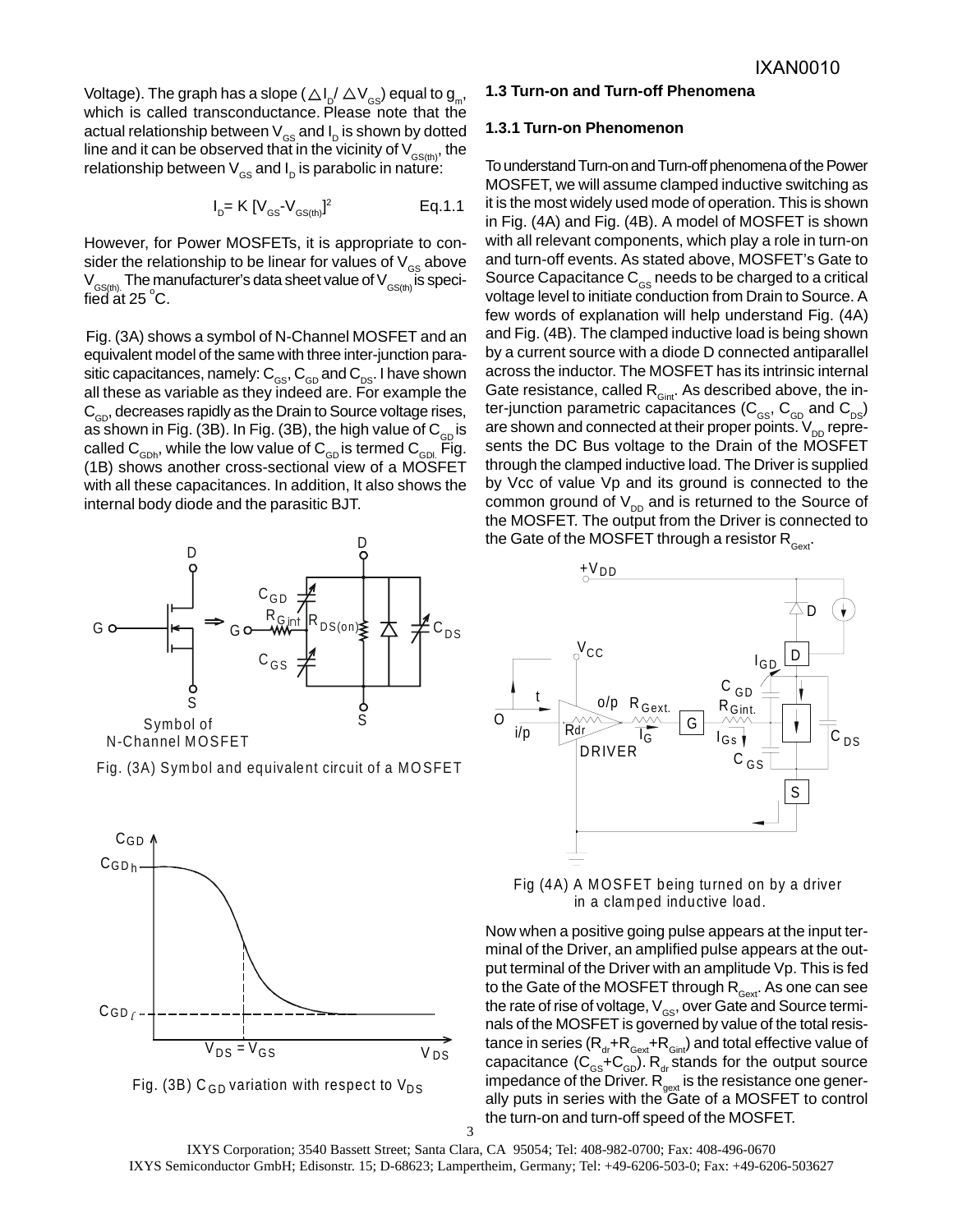

Fig. (4B) A MOSFET being turned off by a driver in a clamped inductive load.

The waveforms drawn in Fig. (5) show variation of different parameters with respect to time, so as to clearly explain the entire turn-on sequence. In Fig. (4A) and Fig. (4B), the Free Wheeling Diode D is assumed to be ideal with zero reverse recovery current. The waveforms shown in Fig. 5 are based on this assumption.

From time zero to  $\mathsf{t}_\mathsf{1}$ , (C $_\mathsf{GS}$ +C $_\mathsf{GD}$ ) is exponentially charged with a time constant T1=(R<sub>dr</sub>+R<sub>Gext</sub>+R<sub>Gint</sub>)x(C<sub>GS</sub>+C<sub>GDI</sub>), until Gate-to-source voltage reaches  $V_{GS(th)}$ . In this time period, neither the Drain voltage nor the Drain current are affected, i.e. Drain voltage remains at  $V_{DD}$  and Drain current has not commenced yet. This is also termed turn-on delay. Note that between 0 to  $\mathsf{t}_\mathsf{1},$  as  $\mathsf{V}_{_\mathsf{GS}}$  rises,  $\mathsf{I}_{_\mathsf{GS}}$  falls exponentially, more or less like a mirror image of  $V_{\rm{gs}}$ , because from the point of view of circuit analysis, it is an RC Circuit.

After time  $\mathfrak{t}_i$ , as the Gate-to-Source voltage rises above  $V_{cS(th)}$ , MOSFET enters linear region as shown in Fig. (2). At time t<sub>1</sub>, Drain current commences, but the Drain to Source voltage V $_{\text{ds}}$  is still at V $_{\text{DD}}$ . However, after t<sub>1</sub>, I<sub>D</sub> builds up rapidly. As can be seen in Fig. (3B), from time  $t_1$  to  $t_2$ ,  $C_{_{GD}}$  increases from  $C_{_{GD}}$  to  $C_{_{GD}}$  and current available from the Driver is diverted to charge this increased value of  $C_{\text{GDD}}$ . As we shall see later, this is the real test of a Driverhow fast it can charge  $C_{\text{GDD}}$  in addition to  $C_{\text{GS}}$ .

Between  $\mathfrak{t}_{_{1}}$  and  $\mathfrak{t}_{_{2}}$ , the Drain current increases linearly with respect to  $V_{\text{gs}}$ . At time  $t_{2}$ , the Gate to Source voltage enters the Miller Plateau level. At time  $\mathsf{t}_{_2}$ , the Drain voltage begins to fall rapidly, while the MOSFET is carrying full load current. During the time interval,  $\bm{{\mathsf{t}}}_2$  to  $\bm{{\mathsf{t}}}_4$ ,  $\bm{\mathsf{V}}_{_{\mathsf{GS}}}$ remains clamped to the same value and so does  $\boldsymbol{\mathsf{I}}_{_{\mathsf{GS}}}$ . This is called the Miller Plateau Region. During this interval most of the drive current available from the driver is diverted to dis-



charge the  $C_{GD}$  capacitance to enhance rapid fall of Drain to Source voltage. Only the external impedance in series with  $V_{DD}$  limits drain current.

Beyond  $\mathfrak{t}_{\scriptscriptstyle 4}$ ,  $\mathsf{V}_{\scriptscriptstyle \text{GS}}$  begins to exponentially rise again with a time constant T $_{_2}$  = (R $_{_{\text{dr}}}$ +R $_{_{\text{Gext}}}$ +R $_{_{\text{Gint}}}$ )x(C $_{_{\text{GS}}}$ +C $_{_{\text{GDD}}}$ ). During this time interval the MOSFET gets fully enhanced, the final value of the  $\rm V_{\rm \scriptscriptstyle GS}$  determining the effective  $\rm R_{\rm\scriptscriptstyle DS(00)}$ . When  $\rm V_{\rm \scriptscriptstyle GS}$ reaches its ultimate value,  $V_{DS}$  attains its lowest value, determined by  $V_{DS} = I_{DS} X R_{DS(00)}$ .

In Fig. (5), A1 represents area of I<sub>G</sub> curve from time  $\mathsf{t}_\mathsf{1}$  to  $\mathsf{t}_\mathsf{2}$ . This represents charge on ( $\mathsf{C}_{\textup{gs}}\textup{+}\mathsf{C}_{\textup{GD}}$ ), as it is the integration of Gate current over a time period.Similarly A2 represents charge on  $C_{GD}$  because it is an integration of  $I_G$  with respect to time from  $\bm{{\mathsf{t}}}_2$  to  $\bm{{\mathsf{t}}}_3$ , during which time the Miller effect is predominant.

If one considers diode 'D' not to be ideal, then the reverse recovery of the diode will influence the turn on behavior and the waveforms would look like what is drawn in Fig. (6). As the diode undergoes reverse recovery, you can see a hump in the waveform of  $V_{\text{gs}}$  as well as  $I_{\text{p}}$ . This occurs at and around time  $t<sub>2</sub>$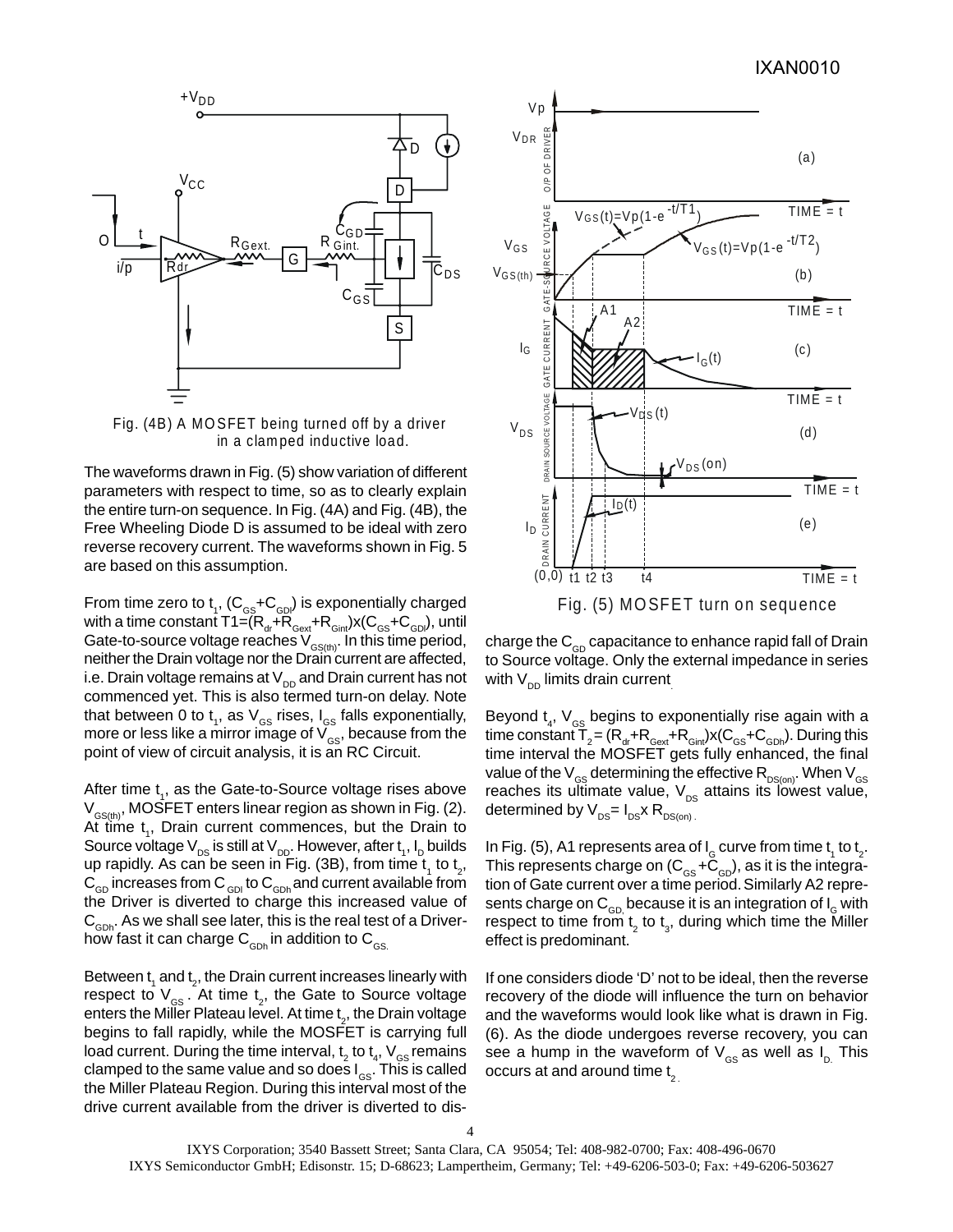

#### **1.3.2. The Turn-off Phenomenon:**

The turn-off phenomenon is shown in Fig. (7). As can be expected, when the output from the Driver drops to zero for turning off MOSFET,  $V_{GS}$  initially decays exponentially at the rate determined by time constant  $T_{2}=$  $(\mathsf{R}_{\sf dr}{\sf +}\mathsf{R}_{\sf Gext}{\sf +}\mathsf{R}_{\sf Gint})$ x(C $_{\sf GS}{\sf +}\mathsf{C}_{\sf GDh}$ ) from time 0 to  $\mathsf{t}_{\sf i}$ ; however, after  $\mathsf{t}_4$ , it decays exponentially at the rate determined by T1  $=$  (Rdr+RGext+RGint)x(CGS+C<sub>GDI</sub>). Please note that the first delay in the turn off process is required to discharge the  $C_{\text{ISS}}$  capacitance from its initial value to the Miller Plateau level. From  $t = 0$  to  $t = t<sub>1</sub>$ , the gate current is flowing through  $C_{GS}$  and  $C_{GD}$  capacitances of MOSFET. Notice that the drain current  $I<sub>p</sub>$  remains unchanged during this time interval, but the Drain Source voltage  $V_{DS}$  just begins to rise. From t<sub>1</sub> to t<sub>2</sub> , V<sub>DS</sub> rises from I<sub>D</sub> x R<sub>DS(on)</sub> towards its final off state value of  $\mathsf{V}_{\mathsf{DS(off)}},$  where it is clamped to the DC Bus voltage level by the diode in the clamped inductive switching circuit being studied. This time interval also corresponds to the Miller region as far as the gate voltage is concerned as mentioned above, which keeps  $V_{\text{GS}}$  constant.

During the next time interval, the  $V_{\text{gs}}$  begins to fall further below  $V_{GS(th)}$ .  $C_{GS}$  is getting discharged through any external impedance between Gate and Source terminals. The



Fig. (7) MO SFET turn off sequence

MOSFET is in its linear region and Drain current  $I_D$  drops rapidly towards zero value. Remember that the Drain Voltage  $V_{DS}$  was already at its off state value  $V_{DS(off)}$  at the beginning of this interval. Thus at  $\mathfrak{t}_4$ , the MOSFET is fully turned off.

Manufacturer's Data Sheet of MOSFET gives values of  $C_{\text{ISS}}$ ,  $C_{\text{RSS}}$  and  $C_{\text{OSS}}$ . The following relationships help relate these to inter-junction parasitic capacitances described so far:

$$
C_{\text{GD}} = C_{\text{RSS}}
$$
  
\n
$$
C_{\text{GS}} = C_{\text{ISS}} - C_{\text{RSS}}
$$
  
\n
$$
C_{\text{DS}} = C_{\text{oss}} - C_{\text{RSS}}
$$
  
\n
$$
C_{\text{DSS}} = C_{\text{RSS}}
$$
  
\n
$$
C_{\text{DSS}} = C_{\text{RSS}}
$$

As  $C_{\text{GD}}$  and  $C_{\text{DS}}$  capacitances are dependent on  $V_{\text{DS}}$ , Data Sheet values are valid only at specified test conditions. To compute average effective values of these capacitances, one can use following formulae, which determines these based on required charge to establish voltage changes across these capacitances:

$$
\begin{aligned} \text{Effective C}_{\text{GD}} &= 2(C_{\text{RSS} \text{ specified}})(V_{\text{DS} \text{ specified}} / V_{\text{DS} \text{ off}})^{1/2} \\ \text{Effective C}_{\text{oss}} &= 2(C_{\text{oss} \text{ specified}} / (V_{\text{DS} \text{ specified}} / V_{\text{DS} \text{ off}})^{1/2} \text{Eq.1.3} \end{aligned}
$$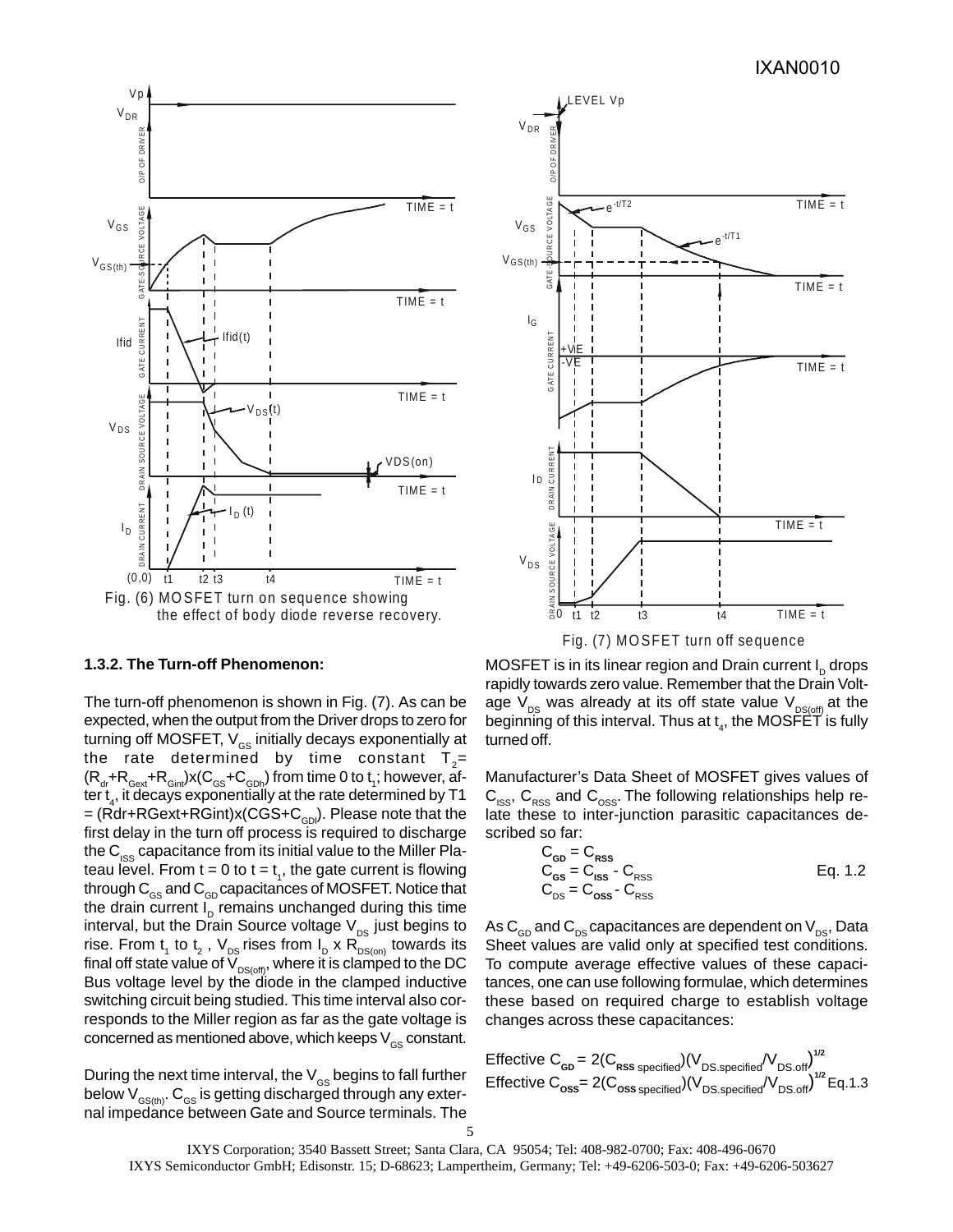# IXAN0010

#### **1.4 POWER LOSSES IN DRIVERS AND DRIVEN MOS-FET/IGBT**

For determining the power loss in a Driver while driving a power MOSFET, the best way is to refer to the Gate Charge  $Q_{\rm g}$  vs.  $V_{\rm gs}$  curve for different values of  $V_{\rm DS(off)}$ .

$$
P_{GATE} = V_{CC}^{\dagger} Q g^{\dagger} f_{sw}
$$
 Eq. 1.4

wherein Vcc is the Driver's supply voltage, Qg is the total Gate Charge of the MOSFET being driven and  $f_{\text{max}}$  is the switching frequency. It is prudent then to choose a MOS-FET with lower value of Qgand it is here that IXYS' series of low Gate Charge MOSFETs with a suffix 'Q' are preferred because they as well as the drivers incur lower losses.

As far as switching losses in a MOSFET are concerned, as can be seen in Fig. (5), Fig. (6) and Fig. (7), there are some short time-intervals, during which finite  $V_{DS}$  and finite  $I_p$  coexist, albeit momentarily. When this happens during turn-on, the actual integration:

$$
\int V_{DS}(t) I_D(t) dt
$$
 Eq. 1.5

is defined as Turn-On switching energy loss. Likewise, during turn-off, when finite values of  $I<sub>D</sub>$  and  $V<sub>DS</sub>$  coexist, integration of:

$$
\int V_{DS}(t)I_D(t)dt
$$
 Eq. 1.6

is called Turn-off switching energy loss in a MOSFET. Amongst the responsible parameters determining these switching energy losses,  $C_{ISS}$ ,  $C_{OSS}$  and  $C_{RSS}$  affect the turnon and turn-off delays as well as turn-on and turn-off times.

For an IGBT, it would be similarly shown that:

$$
\int V_{CE}(t)I_C(t)dt
$$
 Eq. 1.7

represents switching energy loss. Needless to emphasize that the time interval for these integrals would be the appropriate time during which finite values of  $I_D$  and  $V_{DS}$  or  $V_{CE}$  and I<sub>c</sub> coexist in a MOSFET or IGBT respectively. Average switching energy lost in the device can be computed thusly:

$$
\begin{array}{ll}\n\text{MOSFET:} & \text{Ps} = \frac{1}{2} \sqrt[3]{16} \text{K}^1 \text{K}^* \text{(ton+toff)} & \text{Eq. 1.8} \\
\text{IGBT:} & \text{Ps} = \frac{1}{2} \sqrt[3]{16} \text{K}^* \text{K}^* \text{(ton+toff)} & \text{Eq. 1.9}\n\end{array}
$$

Main emphasis in modern Power Electronics is on reducing total losses dissipated in devices and subsystems for higher operating efficiency and achieving more compact designs, reducing volume and weight of resultant systems.

Thus, operation at higher and higher switching frequencies is now a necessity, and as a result, switching losses predominate in power-loss-budget in semiconductor switches. Reducing switching losses then becomes the single most crucial goal. Keeping this goal in mind, the entire line of IXYS MOSFET/IGBT Drivers are designed to facilitate the design of drive circuits that yield fast rise and fall times.

#### **2. TYPES OF DRIVERS**

#### **2.1 IC DRIVERS**

Although there are many ways to drive MOSFET/IGBTs using hard wired electronic circuits, IC Drivers offer convenience and features that attract designers. The foremost advantage is compactness. IC Drivers intrinsically offer lower propagation delay. As all important parameters are specified in an IC Driver, designers need not go through time consuming process of defining, designing and testing circuits to drive MOSFET/IGBTs.

# **2.2 TECHNIQUES AVAILABLE TO BOOST CURRENT OUTPUTS**

Totem pole stage with N-Channel and P-Channel MOS-FETs can be used to boost the output from an IC Driver. The disadvantage is that the signal is inverted and also there exists shoot through when common gate voltage is in transition.

Totem pole arrangement using matched NPN-PNP transistors, on the other hand, offer many advantages, while boosting the output currents from IC Drivers. Shoot through phenomenon is absent in this case. The pair of transistors protects each other's base-emitter junctions and handle current surges quite well. One such arrangement is shown in Fig. (14). Here Q1 is a NPN transistor, while Q2 is a matched PNP transistor with appropriate collector current rating and switching speed to satisfy Drive requirement for the High Power IGBT. Another feature added is –ve bias for guaranteed fast switch-off even in electrically noisy environment. This is done, by utilizing power supply with +15 and –5 Volts output, whose common ground is connected to the IGBT emitter.

IXDD408 is a very high speed IC Driver with extremely short rise and fall times and propagation delays. Its Vcc rating is 25 VDC and can actually deliver 8 Amperes peak output current. The arrangement shown in Fig. (14) does a few more things in addition to boosting the output current still higher. It allows one to choose different Turn-On and Turn-Off times by choosing different values of  $R_{\text{gen}}$ and  $R_{\text{off}}$  It allows for incorporating –ve bias for reasons explained above. A pair of 18V Zener diodes with their cathodes connected together, protects the Gate-Emitter Junc-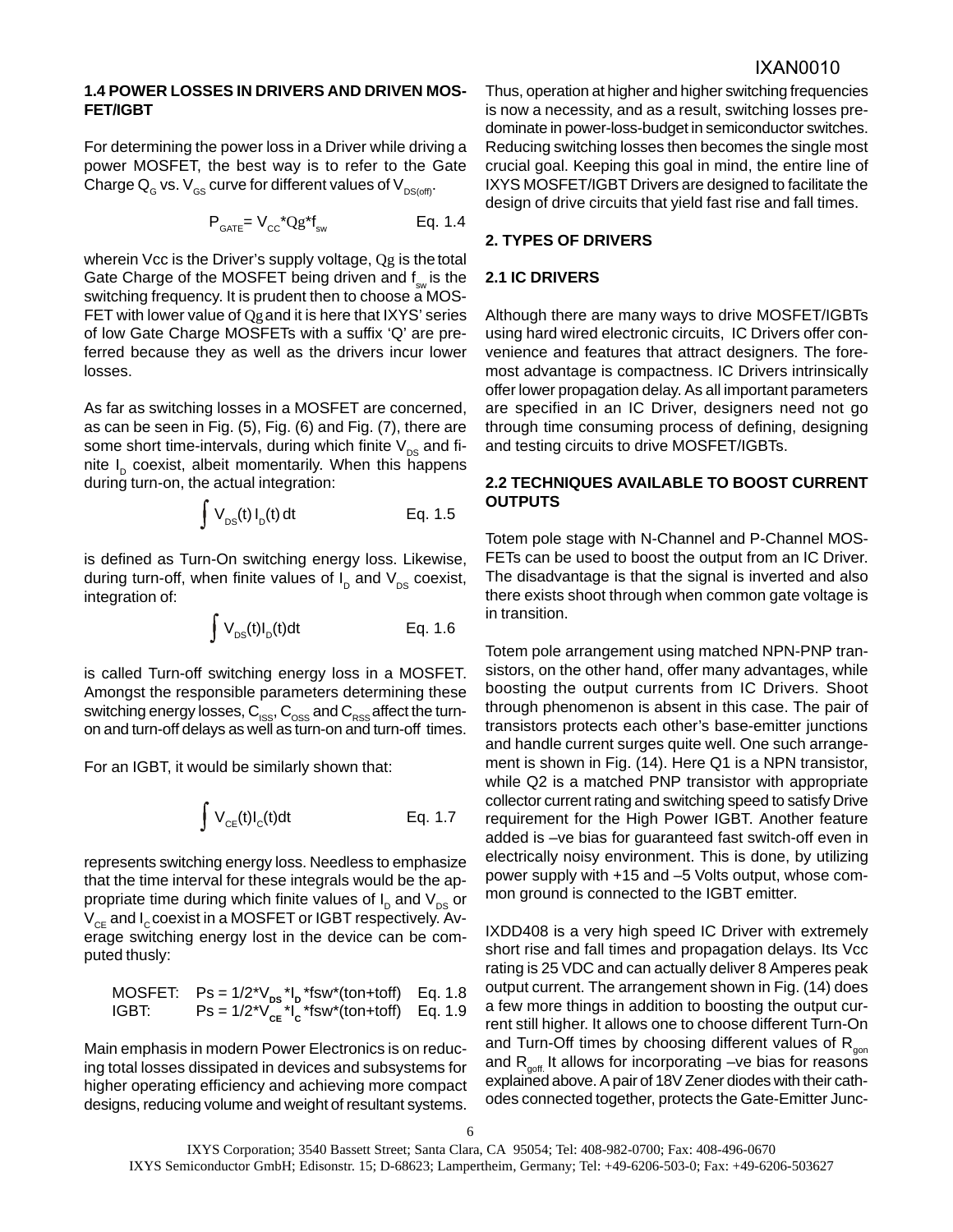tion of IGBT from voltage spikes.

# **2.3 TECHNIQUES TO GENERATE –Ve BIAS DURING TURN-OFF**

Importance of –ve bias during turn-off for practically all semiconductor switches cannot be overemphasized, as one may recall from the days of Bipolar transistors. This helps to quickly remove any charge on the  $C_{\text{GS}}$  and  $C_{\text{GD}}$  in the case of MOSFETs and IGBTs, thus considerably accelerating turn-off.

It is important to understand that turn-on speed of a MOS-FET or IGBT can be increased only up to a level matched by the reverse recovery of rectifiers or diodes in a power supply, because in an inductive clamped load (most common), turn-on of a MOSFET or IGBT coincides with turnoff (or reverse recovery completion) of the rectifier diode. Any turn-on faster than this does not help. Too fast a turnon could also cause oscillation in the Drain or Collector current. However, it is always beneficial to have a Driver with intrinsic low turn-on time and then be able to tailor this with a series gate resistor.

Turn-off phenomenon, on the other hand, does not have to wait for any other component in the subsystem. It is here that any enhancement technique can be utilized. Although IXYS drivers themselves feature extremely low turn-on and turn-off times, arrangement to provide –ve bias during turn-off helps still faster turn-off and prevents false turn on even in electrically noisy environment.

Fig. (12C) demonstrates one way of generating –ve bias during turn-off. Fig. (18) shows how to generate –ve bias in a transformer coupled Drive circuit arrangement. Here Zener diode can be chosen of appropriate voltage for giving that much –ve bias (plus one diode drop) during turnoff. Another unique feature of circuit in Fig.(18) is its ability to maintain exact pulse wave shape across Gate and source. In Fig. (16) a method of using isolated DC to DC converter with outputs of +15 and –5 V is used to power IXDD414, while by connecting isolated ground of this DC to DC Converter to the emitter of the IGBT being driven, –5 V of –ve bias during turn-off is ensured.

#### **2.4 NEED FOR UNDER-VOLTAGE PROTECTION**

Fig. (2) shows a transfer characteristics ( $I<sub>p</sub>$  vs.  $V<sub>GS</sub>$ ) of a MOSFET. As can be seen for values of  $V_{\text{GS}}$  below  $V_{\text{GS}(th)}$ the drain current is negligible, but in this vicinity, the device is in its linear (Ohmic) region and concurrent application of large values of  $V_{DS}$  could cause considerable amount of localized heating of the junction. In short, when a MOSFET is being used as a switch, any operation in its linear region could cause overheating or device failure.

Bringing the MOSFET quickly into its saturation from its off-state is the Driver's job. And, if Vcc is below the minimum required value, linear operation can ensue to the detriment of MOSFET. I hasten to add, however, that most PWM ICs, controller ICs and microcomputer ICs have this protection feature built-in and, if sharing the same Vcc bus, the Driver IC gets the benefit of this function being implemented elsewhere in the subsystem.

#### **2.5 OVERLOAD/SHORT CIRCUIT PROTECTION**

Any operation of MOSFET/IGBT outside the Safe Operating Area (SOA) could cause overheating and eventual device failure and should be prevented by an electronic active monitoring and corrective arrangement.

Load or current sensing could be done by either a Hall Effect Sensor or by a Shunt resistor in series with source/ emitter terminal. The voltage picked up, which is proportional to current, is low pass filtered and then compared to a preset limit. The comparator output could initiate turnoff of MOSFET/IGBT. A circuit to detect overload/short circuit is shown in Fig. (16), where the output FAULT will go low when it occurs.

All IXDD series of Drivers have an ENABLE pin, which, when driven low, say, by the FAULT output from this comparator, puts the final N-Channel and P-channel MOS-FETs of the IXDD Driver in its TRISTATE mode. This not only stops any output from the Driver, but also provides an environment for implementing soft turn-off. There are two ways of doing this. Just by connecting a resistor of appropriate value from Gate to source/emitter, the  $C_{\text{cs}}$ gets discharged through this resistor and, depending on the value of the connected resistor, soft turn-off of any duration can be achieved. Another way, as shown in the Fig. (9), is to use a signal MOSFET Q1 to pull down the Gate, when short circuit is detected. The resistor in series with this signal MOSFET determines the time duration of this soft turn-off. Soft turn-off helps protect IGBT/ MOSFET from any voltage transients generated due to LdI<sub>c</sub>/dt (or LdI<sub>n</sub>/dt) that could otherwise bring about avalanche breakdown. The PC board layout for this circuit is shown in Fig. (10).

For an IGBT, Desat detection (Desat = Desaturation of forward voltage drop) is a method used for short circuit/ overload protection. When short circuit/overload occurs, the forward voltage drop of the IGBT  $(V_{CF})$  rises to disproportionately high values. One must ignore the initial turnon rise in  $V_{CF}$ , when output from Driver has still not risen to high enough value. Nevertheless, when  $V_{CF}$  rises to a level of, say, 7 Volts, in presence of sufficient Gate Drive voltage, it means the collector current  $I_c$  has risen to a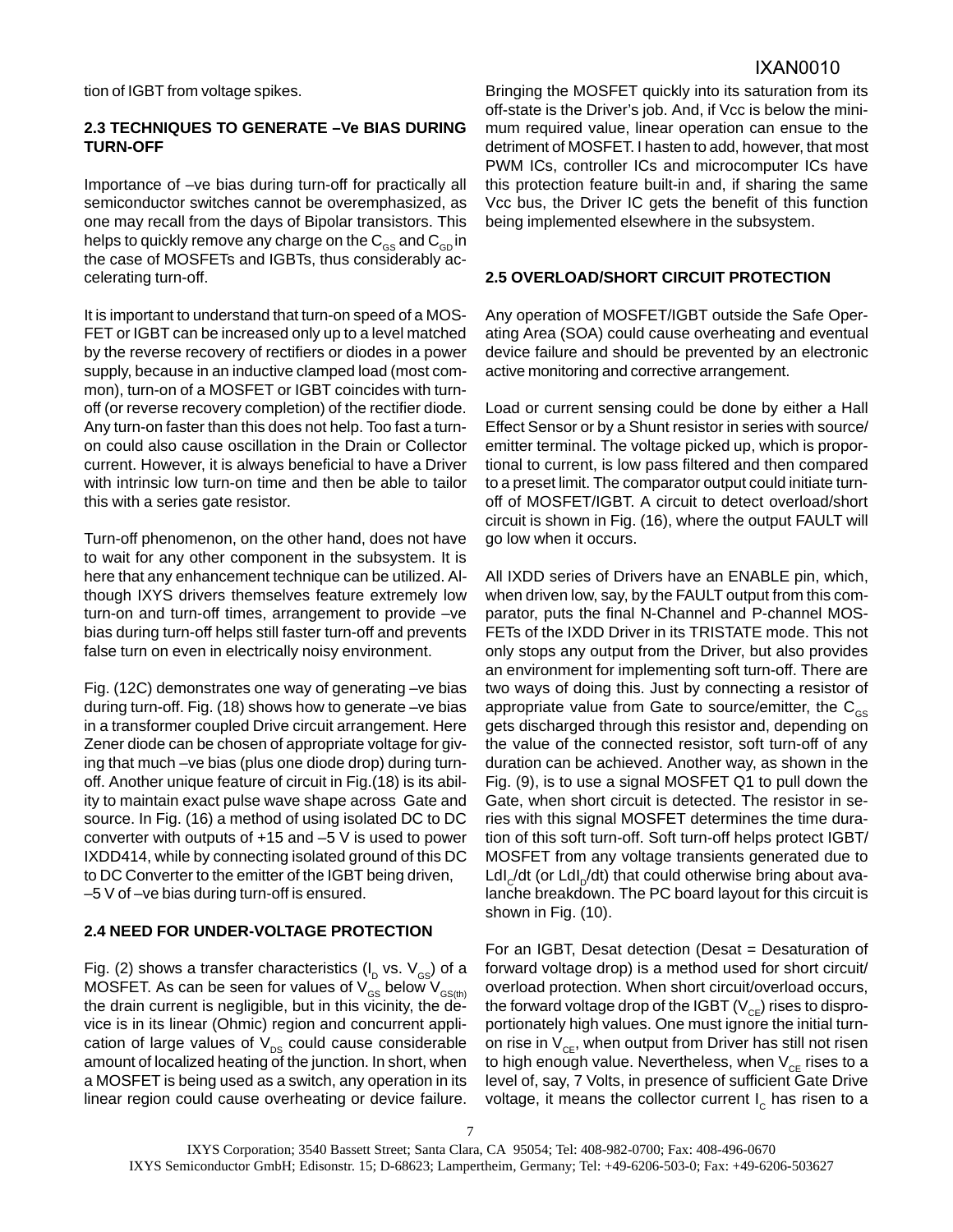disproportionately high value, signaling overload. When a voltage level higher than 6.5 Volts is detected, Gate signal can be softly turned off, resulting into soft turn-off of the IGBT. Fig. (16) shows how Desat feature can be wired into a total Driver Circuit, using also other features, such as Opto-isolation and –ve turn-off bias.

# **3. HIGH SIDE DRIVING TECHNIQUES**

# **3.1 EMPLOYING CHARGE-PUMP AND BOOTSTRAP METHODS**

For driving the upper MOSFET/IGBT in a phase leg employed in a bridge topology, a buck converter or a 2 transitor forward converter, low side drivers cannot be used directly. This is because the source/emitter of upper MOS-FET/IGBT is not sitting at ground potential.

Fig. (12A) shows how a charge pump creates a higher Vcc to be used for the driver IC for the Upper MOSFET/ IGBT. Here the pair of N-Channel and P-Channel MOS-FETs acts as switches, alternately connecting incoming supply voltage to output through capacitors and Schottky diodes, isolating it and almost doubling it. Switching frequency in several hundred Kilohertz is used and, therefore, low ripple isolated output voltage is available as DC Supply for the Driver of Upper MOSFET/IGBT. Fig. (12C) illustrates how one IXDD404 can be used as charge pump, delivering 350 mA, and one IXDD408 as a Driver giving +/- 8 Amps, in conjunction with IXBD4410 and IXBD4411, for driving a phase leg of two IXFX50N50 MOSFETs. Fig. (12D) shows how a charge pump delivering as much as 500 mA can be constructed using one IXDD404; and by utilizing one IXDD414, one can boost the output from IXBD4410 and IXBD4411 to +/- 14Amps for driving Size 9 high power MOSFETs and IGBTs or even MOSFET/IGBT modules in phase leg configuration.

Another method is the Bootstrap Technique as shown in Fig. (12B). The basic bootstrap building elements are the level shift circuit, bootstrap diode DB, level shift transistor Q1, bootstrap capacitor CB and IXDD408 or IXDD414. The bootstrap capacitor, IXDD408/IXDD414 driver and the gate resistor are the floating, source-referenced parts of the bootstrap arrangement. The disadvantages of this technique are longer turn-on and turn-off delays and 100% duty cycle is not possible. Additionally the driver has to overcome the load impedance and negative voltage present at the source of the device during turn-off.

#### **3.2 ACHIEVING GALVANIC ISOLATION BY USING OPTO-COUPLERS TO DRIVE UPPER MOSFET/IGBT**

For driving high side MOSFET/IGBT in any topology, optocouplers can be used with following advantages:

1. They can be used to give a very high isolation voltage; 2500 to 5000 Volts of isolation is achievable by use of properly certified opto-couplers.

2. Signals from DC to several MHz can be handled by opto-couplers.

3. They can be easily interfaced to Microcomputers or other controller ICs or any PWM IC.

One disadvantage is that the opto-coupler adds its own propagation delay. Another disadvantage of using an optocoupler is that separate isolated power supply is required to feed the output side of the opto-coupler and the driver connected to it. However, isolated DC to DC Converters with few thousand Volts of isolation are readily available. These can be used to supply isolated and regulated +ve 15 V and –ve 5V to the output side of the opto-coupler and the Driver IC for driving Upper MOSFET/IGBT as is shown in Fig. (16) and Fig. (17). As can be seen, identical chain of opto-coupler, Driver and DC to DC Converters are used for even lower IGBTs. This is to guarantee identical propagation delays for all signals so that their time of arrival at the Gate of IGBT bear the same phase relationships with one another as when they originated in the microcomputer.

# **3.3 USE OF TRANSFORMERS TO OBTAIN GALVANIC ISOLATION IN DRIVING UPPER MOSFET/IGBT**

Using transformers to achieve galvanic isolation is a very old technique. Depending on the range of frequencies being handled and power rating (voltage and current ratings and ratios), transformers can be designed to be quite efficient. The gate drive transformer carries very small average power but delivers high peak currents at turn-on and turn-off of MOSFET/IGBT.

While designing or choosing a Gate Drive transformer, the following points should be kept in mind:

- 1. Average power being handled by the transformer should be used as a design guideline. Margin of safety should be taken into account, keeping in mind maximum volt-second product and allowing for worst case transients with maximum duty ratio and maximum input voltage possible.
- 2. Employing bifilar winding techniques to eliminate any net DC current in any winding. This is to avoid core saturation.
- 3. If operation in any one quadrant of B-H loop is chosen, care should be taken for resetting the core.

Advantages of employing transformers for Gate Drive are:

1. There is no need for any isolated DC to DC Converter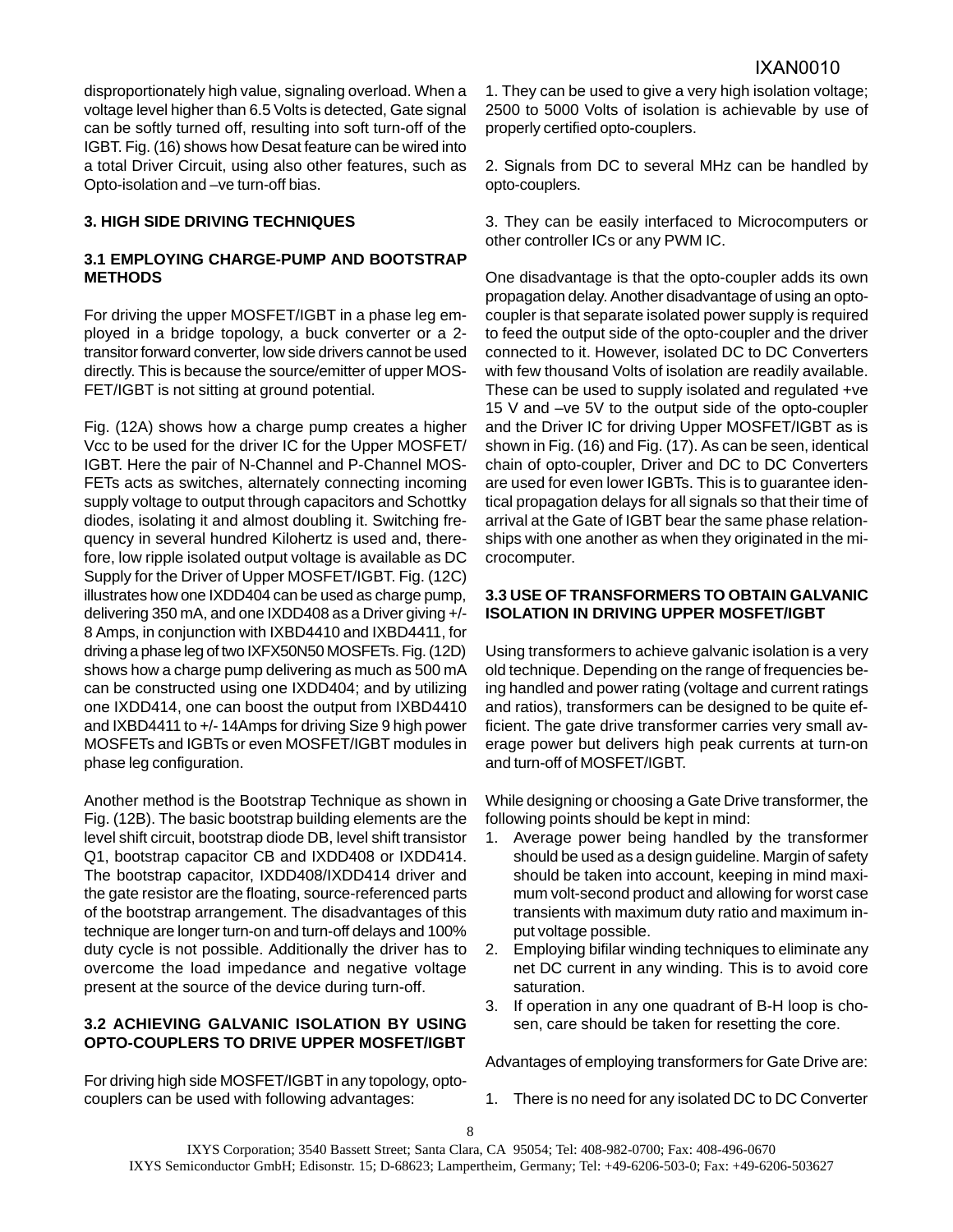for driving an upper MOSFET/IGBT .

- 2. There is practically no propagation delay time in a transformer to carry signals from primary side to the secondary side.
- 3. Several thousand volts of isolation can be built-in between windings by proper design and layouts.

The disadvantages of using transformers for Gate Drive are:

- 1. They can be used only for AC signals.
- 2. Large duty ratios cannot be handled by the transformer without being saturated by net DC, unless AC coupling capacitors are employed in series.

Two examples of gate Drive circuits, using transformers follow. In Fig. (15), a phase shift controller outputs its signals to the IXDD404 Dual Drivers, which in-turn, feed the transformers. The secondary windings of these transformers are coupled to the Gates of upper and lower MOS-FETs in a "H" Bridge topology. Fig. (18) shows another transformer coupled Gate Drive circuit employing DC restore technique to maintain same waveshape of original signal with added feature of -ve bias offered using a Zener in series with a fast diode across secondary.

# **4.0 IXYS LINE OF MOSFET/IGBT DRIVERS**

IXYS Corporation offers the following MOSFET/IGBT Drivers:

- 1. IXBD4410 and IXBD4411 Half Bridge Driver Chipset
- 2. IXDD404 Dual 4 Amp Ultrafast Driver
- 3. IXDD408 Single 8 Amp Ultrafast Driver
- 4. IXDD414 Single 14 Amp Ultrafast Driver
- 5. IXDD415 Dual 15 Amp Ultrafast Driver

# **4.1 IXBD4410 and IXBD4411 Half Bridge MOSFET/ IGBT Driver Chipset**

This chipset is best suited to applications in Half Bridge, Full Bridge and 3 Phase Bridge topologies. Here the IXBD4410 is wired as a full-featured Low-Side Driver, while IXBD4411 is wired as a full-featured High-Side Driver. Together, they make up a stand alone Driver System for Phase leg of any of the above mentioned Bridge Configurations. The suggested wiring diagram is shown in Fig. (11). Likewise, the wiring diagram is to be repeated for each phase leg and hence one needs two such cards for "H" Bridge and three such cards for 3-Phase Bridge.

As can be seen in this schematic, to obtain galvanic isolation, it uses one ferrite core transformer for sending drive signals to IXBD4411 and another ferrite core transformer for receiving fault and status signals from IXBD4411. T1

represents both these transformers housed in one IC type package. To avoid saturation, capacitors are placed in series with each primary winding to which AC (time-varying signals) are transmitted. 1200 Volts of isolation barrier is built in.

Both IXBD4410 and IXBD4411 are feature-rich Drivers. These include:

- 1. Undervoltage and overvoltage lockout protection for Vcc;
- 2. dV/dt immunity of greater than  $\pm$  50 V/ns;
- 3. Galvanic isolation of 1200 Volts (or greater) between low side and high side;
- 4. On-chip negative gate-drive supply to ensure MOSFET/IGBT turn-off even in electrically noisy envi ronment;
- 5. 5 volt logic compatible HCMOS inputs with hysteresis;
- 6. 20ns rise and fall times with 1000 pF load and 100 ns rise and fall times with 10000 pF load;
- 7. 100 ns of propagation delay;
- 8. 2 Ampere peak output Drive Capability;
- 9. Automatic shutdown of output in response to overcurrent and/or short-circuit;
- 10.Protection against cross conduction between upper and lower MOSFET/IGBT;
- 11.Logic compatible fault indication from both low and high-side drivers.

Higher current MOSFET/IGBTs require higher drive currents, especially for operating them at high switching frequencies. For these applications, one can use IXDD408 or IXDD414, either in stand-alone mode or in conjunction with IXBD4410 and IXBD4411. It is easy to realize now that one can easily get all the facilities of feature-rich IXBD4410 and IXBD4411 and when higher drive current capability is called for, use them in conjunction with IXDD408 or IXDD414. In case of a low-side MOSFET/ IGBT, it is simple to use IXDD408 or IXDD414 alone. One such example is given in Fig. (11).

For driving upper MOSFET/IGBT of a phase leg, one of the approaches is to employ a charge pump. Two such application circuit schematics are shown in Fig. (12C) and Fig. (12D). In Fig. (12C) output from IXBD4410/4411 is boosted up to  $\pm$  8 Amps using IXDD408 and the charge pump output is boosted to 350 mA, using one driver of IXDD404 for driving IXFK48N50 (rated at Id=48 Amps and Vd = 500 Volts). In Fig. (12D), the output from IXBD4410/ 4411 is boosted up to  $\pm$ 14 Amps by IXDD414 to drive a Size 9 MOSFET IXFN80N50 (rated at Id = 80 Amps and Vd = 500 Volts). IXDD404 can still adequately provide 500 mA for the charge pump circuit.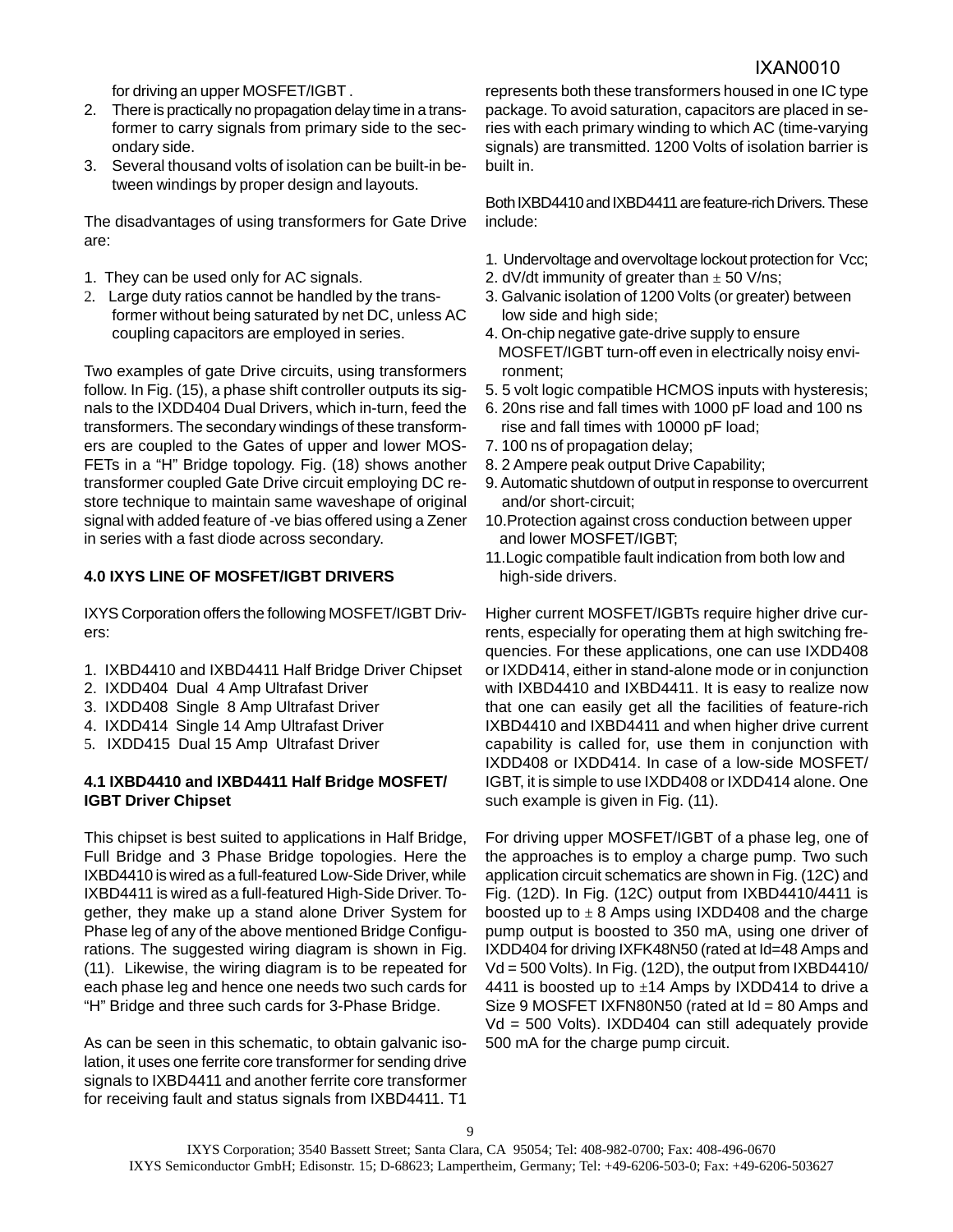#### **4.2 GENERAL REMARKS ABOUT IXDD SERIES OF DRIVERS**

The most important strength of these Drivers is their ability to provide high currents needed to adequately drive today's and tomorrow's large size MOSFETs and IGBTs. This is made possible by devoting a large portion of the silicon die area to creating high current (NMOS and PMOS) output stage. Another important feature of these Drivers is that there is no cross conduction, thus giving almost 33% lower transition power dissipation.

In addition, all these Drivers incorporate a unique facility to disable output by using the ENABLE pin. With the exception of the IXDD408, the ENABLE pin is tied high internally. When this pin is driven LOW in response to detecting an abnormal load current, the Driver output enters its Tristate (High Impedance State) mode and a soft turnoff of MOSFET/IGBT can be achieved. This helps prevent damage that could occur to the MOSFET/IGBT due to LdI/dt overvoltage transient, if it were to be switched off abruptly, "L" representing total inductance in series with Drain or Collector. A suggested circuit to accomplish this soft turn off upon detecting overload or short circuit is shown in Fig. (9 ). It is also possible to do this by an independent short circuit/overload detect circuit, which could be a part of the PWM or other controller IC. All one needs to do is to take output signal (FAULT) from such a circuit and feed it into the ENABLE pin of Driver. A resistor  $R_{p}$ connected across Gate and Source or Gate and Emitter (as the case may be) would ensure soft turn-off of the MOSFET/IGBT, turn-off time being equal to  $R_p(C_{gs} + C_{cg})$ 

Detailed specifications of these IXDD series of Drivers are available on web site www.ixys.com under heading: "ICs". All IXDD series of IXYS MOSFET/IGBT Drivers are Low-Side Drivers, but with techniques covered in this Application Note, one can use them as High-Side Drivers as well. Evaluation Printed Circuit Boards are also available.

#### **4.2.1 IXDD404**

IXDD404 is a dual 4 Ampere Driver, which comes in handy in many circuits employing two MOSFETs or IGBTs. It could also be used for two MOSFETs/IGBTs connected in phase leg, provided the voltage level is below 25 VDC. While using High Voltage DC Supplies for driving Phase leg, H-Bridge or 3 Phase Bridge Circuits, some technique for achieving galvanic isolation of upper MOSFET/IGBT Drivers is required, in addition to making provision for isolated power supplies.

Fig. (15) shows an interesting application for IXDD404 in a Phase Shift PWM Controller application, in which galvanic isolation is obtained by using ferrite core Gate Drive Transformers. Note that this Controller operates at a fixed

frequency. Turn-off enhancement is achieved by using local PNP transistors.

For a vast number of low and medium current MOSFETs and IGBTs, IXDD404 provides a simple answer for driving them.

### **4.2.2 IXDD408 AND IXDD414**

IXDD408 is eminently suitable for driving higher current MOSFETs and IGBTs and IXDD414 can drive larger size MOSFET/IGBT Modules. Many circuit schematics applying these in various topologies are possible and some of these are shown in different figures in this application note.

The 5 pin TO-263 surface mount version can be soldered directly on to a copper pad on the printed circuit board for better heat dissipation. It is possible then to use these high current drivers for very high frequency switching application, driving high current MOSFET modules for a high power converter/inverter.

Fig. (8) shows a basic low side driver configuration using IXDD408 or IXDD414. C1 is used as a bypass capacitor placed very close to pin No. 1 and 8 of the Driver IC. Fig. .(13) shows a method to separately control the turn on and turn off times of MOSFET/IGBT. Turn-on time can be adjusted by  $R_{\text{con}}$ , while the turn-off time can be varied by  $R_{\text{soft}}$ . The diodes in series are fast diodes with low forward voltage drop. The 18V, 400mW Zener diodes protect the Gate-Emitter junction of the IGBT. A careful layout of the PCB, making shortest possible length between pin Nos.6 and 7 and IGBT Gate and providing generous copper surface for a ground plane, helps achieve fast turn-on and turn-off times without creating oscillation in the Drain/ Collector current.

Fig. (13) shows another arrangement and includes a method for faster turn-off using a PNP transistor placed very close to the MOSFET Gate and Source. It is a good practice to tie the ENABLE pin of drivers to Vcc through a 10K resistor. This ensures that the driver always remains in its ENABLED mode except when driven low due to a FAULT signal. Again this FAULT signal puts these two drivers into their TRISTATE output mode.

Fig. (14) shows a method to boost output from IXDD408 to a much higher level for driving very high power IGBT module. Here the turn-on and turn-off times can be varied by choosing different values of resistors,  $R_{\text{con}}$  and  $R_{\text{off}}$ . To provide –ve bias of 5 Volts, the IGBT emitter is grounded to the common of +15V and –5V power supply, which feeds +15V and –5 v to the IXDD408. Notice that the incoming signals must also be level shifted.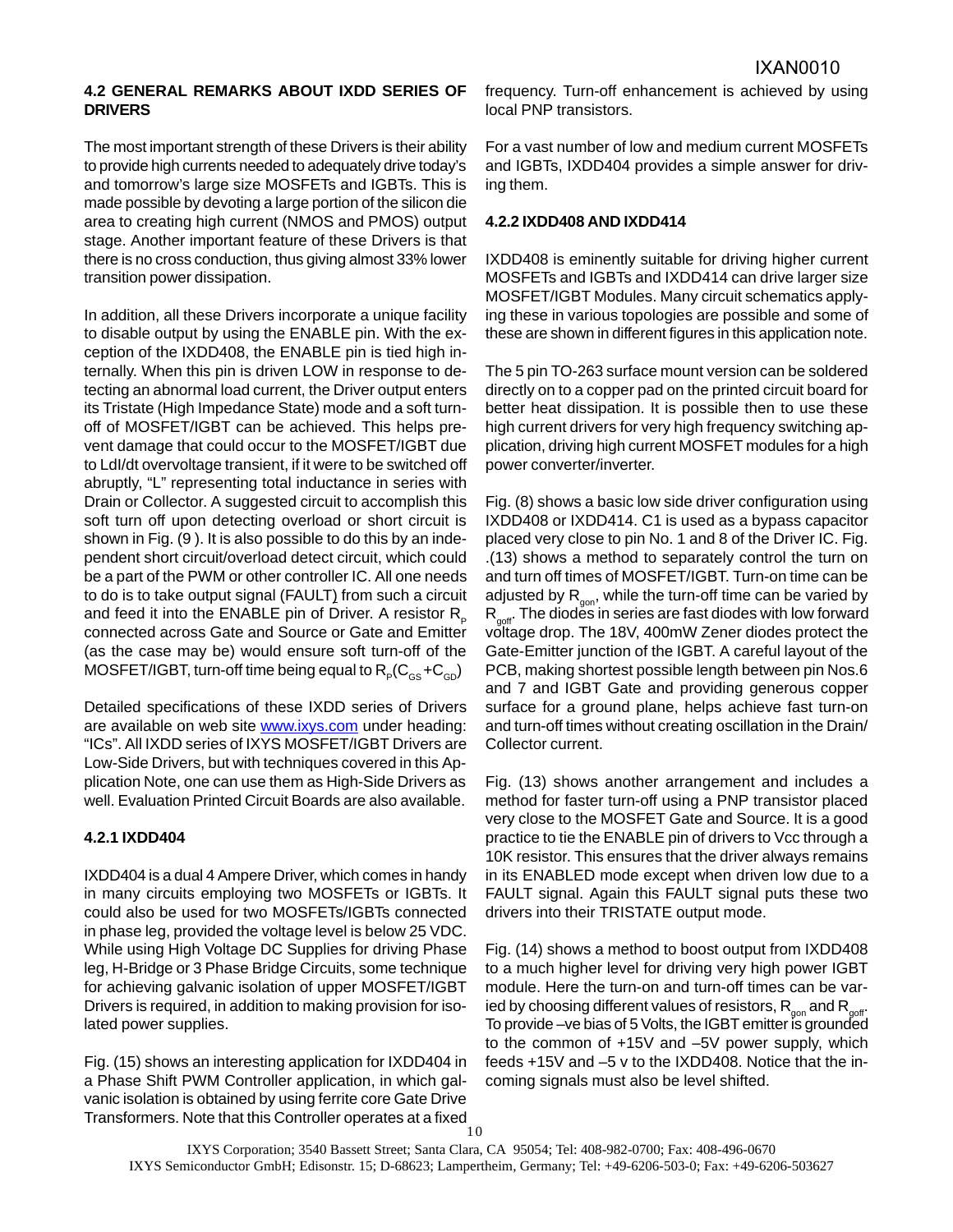Fig. (16) shows an IXDD414 driving one IGBT of a Converter Brake Inverter (CBI) module. Here all protection features are incorporated. For High Temperature cutoff, a bridge circuit is used with the CBI module's thermistor. Comparator U3 compares voltage drop across the thermistor to the stable voltage from the Zener diode. P1 can be used to preset the cutoff point at which the comparator's output goes low. This is fed into the Microcomputer as OVERTEMP signal.

Short circuit protection is provided by continuously monitoring the voltage drop across a SHUNT. Note that one end of SHUNT is connected to the power supply ground GND1. The voltage picked up from this SHUNT is amplified by a low noise Op Amp and is then compared to the stable voltage from the same Zener. When short circuit occurs, the comparator output (FAULT) goes low. 1% metal film resistors are used throughout in both these circuits to ensure precision and stability. C3 and C4 help in offering low pass filtering to avoid nuisance tripping.

Principle of DESAT sensing for detecting overload on an IGBT has been explained before in section 2.5 above. In the case of AC Motor Drive, each IGBT has to be protected from overload using separate DESAT sensing. Fig. (16) and Fig. (17) show the connection for each IGBT. DESAT sensing is done on the isolated side of each optocoupler, while the resultant FAULT signal is generated on the common input side with respect to GND1. Each FAULT signal is open collector type and hence can be tied together with other FAULT signals from other opto-coupler or from other comparators. The Microcomputer will stop output drive signals when either FAULT or OVERTEMP signal goes low. When this happens, notice that IXDD414 offers a -ve bias of -5V to guarantee turn-off conditions, even in presence of electrical noise. -5V is applied to gate of each IGBT during turn-off even under normal operating conditions. After fault is cleared, the Microcomputer can issue a RESET signal for resuming normal operation.

# **5.0 PRACTICAL CONSIDERATIONS**

When designing and building driver circuits for MOSFET/ IGBT, several practical aspects have to be taken care of to avoid unpleasant voltage spikes, oscillation or ringing and false turn-on. More often than not, these are a result of improper or inadequate power supply by-passing, layout and mismatch of driver to the driven MOSFET/IGBT.

As we understand now, turning MOSFET/IGBT on and off amounts to charging and discharging large capacitive loads. Suppose we are trying to charge a capacitive load of 10,000 pF from 0 to 15 VDC (assuming we are turning on a MOSFET) in 25 ns, using IXDD414, which is a 14 amp ultra high speed driver.

$$
I = \triangle VxC / \triangle t
$$
 Eq. 5.1  
 
$$
I = (15-0)x10000x10^{12}/25x10^{9} = 6 A
$$

What this equation tells us is that current output from driver is directly proportional to voltage swing and/or load capacitance and inversely proportional to rise time. Actually the charging current would not be steady, but would peak around 9.6 Amps, well within the capability of IXDD414. However, IXDD414 will have to draw this current from its power supply in just 25 ns. The best way to guarantee this is by putting a pair of by-pass capacitors (of at least 10 times the load capacitance) of complementary impedance curves in parallel, very close to the VCC pin of IXDD414. These capacitors should have the lowest possible ESR (Equivalent Series Resistance) and ESL (Equivalent Series Inductance). One must keep the capacitor lead lengths to the bare minimum.

Another very crucial point is proper grounding. Drivers need a very low impedance path for current return to ground avoiding loops. The three paths for returning current to ground are: 1. Between IXDD414 and the logic driving it; 2. Between IXDD414 and its own power supply; 3. Between IXDD414 and the source/emitter of MOSFET/ IGBT being driven. All these paths should be extremely short in length to reduce inductance and be as wide as possible to reduce resistance. Also these ground paths should be kept distinctly separate to avoid returning ground current from the load to affect the logic line driving the IXDD414. A good method is to dedicate one copper plane in a multilayered PCB to provide a ground surface. All ground points in the circuit should return to the same physical point to avoid generating differential ground potentials.

With desired rise and fall times in the range of 25 to 50 ns, extreme care is required to keep lengths of current carrying conductors to the bare minimum. Since every inch of length adds approximately 20 nH of inductance, a di/dt of 240 Amps/microsecond (used in the example calculation for Eq. 5.1) generates a transient LdI/dt voltage of 4.8 volts per inch of wire length, which subtracts from the driver's output. The real effect will be a significant increase in rise time for every tiny increase in conductor length from output pin of driver to the Gate lead of MOSFET/IGBT. For example, one extra inch of conductor length could increase rise time from 20 ns to 70 ns, in a ultra high speed gate drive circuit. Another detrimental effect of longer conductor length is transmission line effect and resultant RFI/EMI.

It is prudent to also keep in mind the fact that every MOS-FET/IGBT has some inductance depending on the package style and design. The lower this value, the better is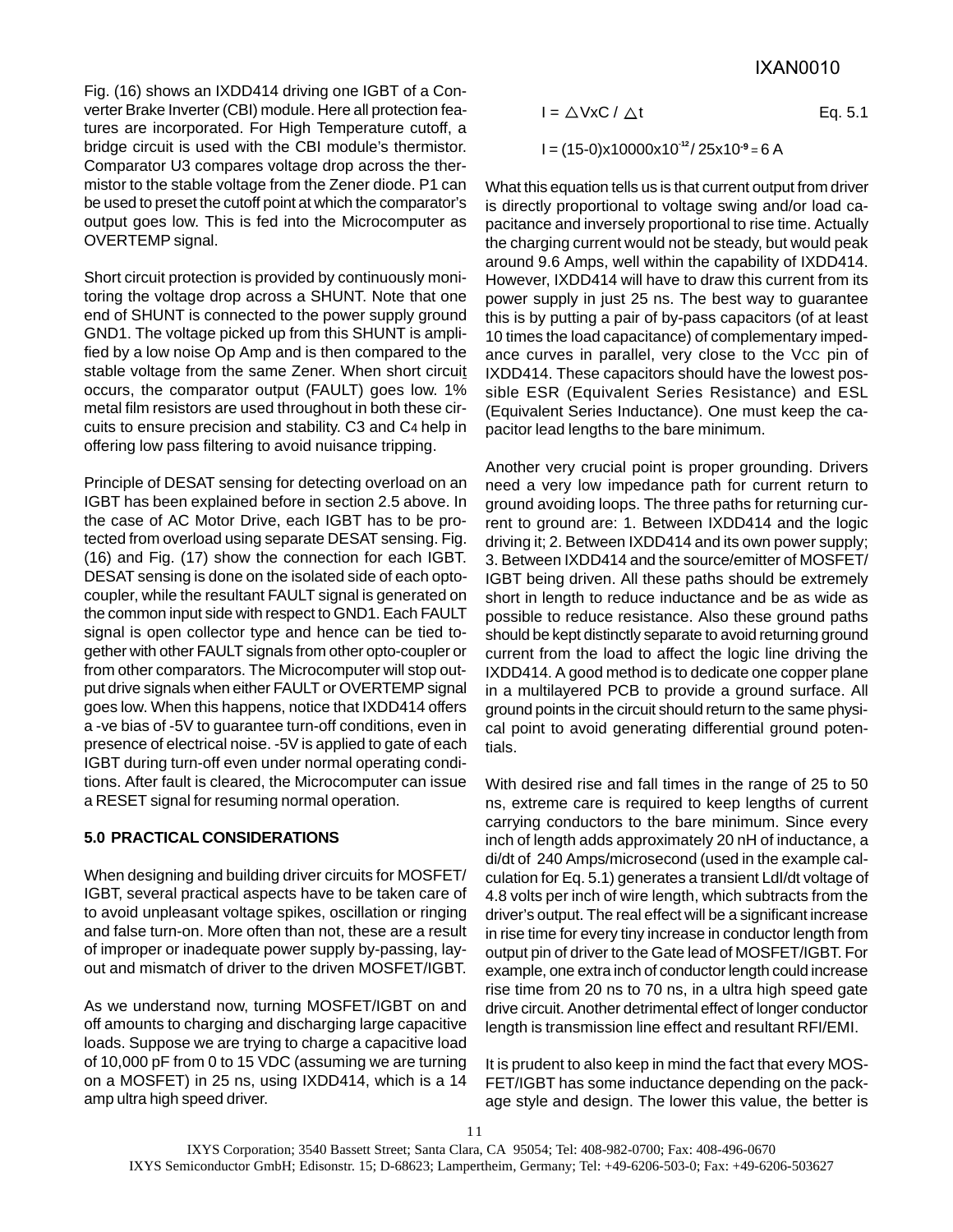the switching performance, as this inductance is, in effect, in series with the source/emitter and the resulting negative feedback increases switching times. IXYS MOSFET/IGBTs are housed in packages, which have extremely low intrinsic inductance.

While applying driver IC for any application, it is also necessary to compute power dissipated in the driver for a worst case scenario. The total power dissipated in the driver IC is a sum of the following:

- 1. Capacitive load power dissipation;
- 2. Transition power dissipation;
- 3. Quiescent power dissipation.

For all IXDD series of drivers, transition power dissipation is absent due to a unique method (Patent pending) to drive the output N-Channel and P-Channel MOSFETs, practically eliminating cross conduction.

As described under section 1.4, a MOSFET/IGBT driver incurs losses. Let us derive formulae to compute this power loss in a driver:

|                     | $PD($ on) = $DX$ $R$ OH $X$ $Vcc$ $X$ $Qg$ $X$ $fsw$ | Eq. 5.2 |
|---------------------|------------------------------------------------------|---------|
| ROH + RGext + RGint |                                                      |         |

$$
PD(off) = (1-D) \times ROL \times Vcc \times Qg \times fsw
$$
 Eq. 5.3  
 
$$
ROL + RGext + RGint
$$

- where:  $RoH = Output$  resistance of driver  $@$  output High  $RoL = Output$  resistance of driver  $@$  output Low fsw = Switching frequency RGext = resistance kept externally in series with
	- Gate of MOSFET/IGBT
	- RGint = Internal mesh resistance of MOSFET/ IGBT
	- $D = Duty$  Cycle (Value between 0.0 to 1.0) Qg= Gate Charge of MOSFET/IGBT

Total loss  $PD = PD$ (on) +  $PD$ (off)

Note also that in general,  $R_{Gint}$  is small and can be neglected and that ROH = ROL for all IXDD drivers. Consequently, if the external turn-on and turn-off gate resistors are identical, the total driver power dissipation formula simplifies to:

$$
PD = PD(\text{on}) + PD(\text{off}) = \frac{R\text{OH} \times \text{Vcc} \times \text{Qg} \times \text{fsw}}{R\text{OL} + R\text{Gext}} \qquad Eq. 5.4
$$

Let us review some examples.

1. Assuming that, we are driving an IXFN200N07 for a Telecom power supply application or for a UPS/Inverter application at a switching frequency of 20 kHz

2. RGext = 4.7 Ohms and gate supply voltage is 15V.

On page No. 2 of the IXDD408 Data sheet, we read the value of  $RoH = 1.5 Ohms$  (Maximum). For  $Qg$ , refer to Data Sheet of the IXFN200N07 from www.ixys.com and go to Gate Charge vs.  $V_{\text{GS}}$  curve and look for value of Qg at Vcc = 15 V. You can read it as 640 nC. Substituting these values into Eq. 5.4 yields:

PD =  $1.5 \times 15 \times 640 \times 20,000 \times 10^{-9}$  $1.5 + 4.7$  $P_D = 46.45$  mW

Assuming an ambient of 50  $\mathrm{^{\circ}C}$  in the vicinity of IXDD408PI, the power dissipation capability of IXDD408PI must be derated by 7.6mW/°C, which works out to be 190 mW. The maximum allowable power dissipation at this temperature becomes 975-190=785 mW. However, as calculated above, we will be dissipating only 46.45 mW so we are well within the dissipation limit of 785 mW.

If one increases fsw to 500 kHz for a DC to DC Converter application, keeping other parameters the same as above, now the dissipation would be 1.16 W, which exceeds the specification for IXDD408PI. So in this case, it is recommended to use either the IXDD408YI (TO-263 package) or IXDD408CI (TO-220) package. Both these packages can dissipate about 17 W with proper heat sinking arrangement. The TO-263 is a surface mount package and can be soldered onto a large pad on a copper surface of a PCB for achieving good heat transfer. For TO-220 package, a heat sink can be employed.

Let us take another example of a boost converter, using IXFK55N50 at  $V_{DS}$  = 250 VDC and at  $I_{D}$  = 27.5 Amps. Assuming fsw =  $500$  kHz, Vcc = 12 V. From the curve of Gate Charge for IXFK55N50 in the Data Sheet one can determine that  $Q_g = 370$  nC. Let us set RGext = 1.0 Ohm. We use IXDD414YI or IXDD414CI here, which can dissipate 12W. Here typical value of  $RoH = RoL = 0.6 Ohm$ . Substituting the above values in our equation, we compute the power dissipation to be:

$$
PD = \underbrace{0.6 \times 12 \times 370 \times 500 \text{ kHz} \times 10^{\circ}}_{0.6 + 1.0 + 0.0}
$$
\n
$$
PD = 0.83 \text{ W.}
$$

With adequate air circulation, one may be able to use the PDIP Package.

For the third example, considering driving the large size MOSFET module VMO 580-02F at fsw = 250 kHz. Let  $Vcc = 10$  V,  $RoH = RoL = 0.6$  Ohm,  $RGext = 0.0$  Ohm. We read that  $Q_g = 2750$  nC at  $Vec = 10$  V off the VMO 580-02F data sheet. Now: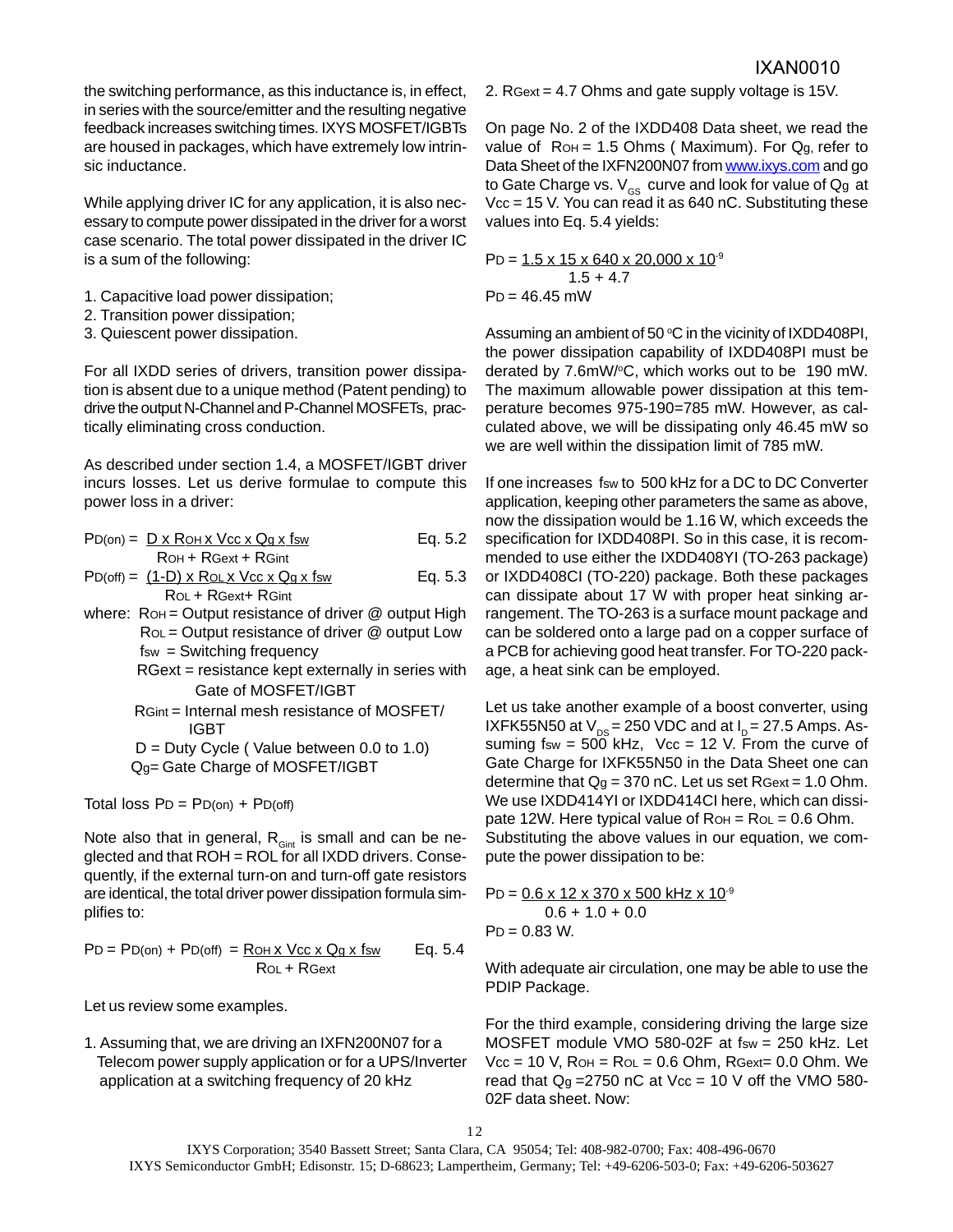$$
PD = \underbrace{0.6 \times 10 \times 2750 \times 250 \text{kHz} \times 10^9}_{0.6 + 0.0 + 0.0}
$$
\n
$$
PD = 6.86 \text{ W}
$$

IXDD414YI (TO-263) or IXDD414CI (TO-220) can easily drive this load provided adequate heatsinking and proper air flow is maintained. Comments above for mounting TO-263 and/ or TO-220 packages apply here as well. For derating use 0.1 W/ $\rm ^oC.$  So for an ambient temperature of 50  $\rm ^oC$ , it works out to be 2.5 W. As the limit of IXDD414YI or IXDD414CI is 12 W, subtracting 2.5 W from this yields 9.5 W. So 6.86 W is still possible. Thermal Impedance (Junction to Case) is 0.55°C/W for TO-263 and TO-220, hence a rise in case temperature should be within limit. If we increase Vcc to 15V, conduction losses in MOSFET could reduce due to lower RDS(on), but obtaining the same rise and fall times will incur more power loss in driver due to increased Vcc and Qg. If that happens, approach described in Fig. (14) can be employed.

# **6. CONCLUSION**

With proliferating applications of modern power electronics worldwide, faster, more efficient and more compact MOSFETs and IGBTs are replacing older solid state and mechanical devices. The design of newer and more efficient techniques to turn these solid state devices on and off is a subject that requires thorough study and understanding of the internal structure and dynamic processes involved in the working of MOSFET/IGBTs.

Main emphasis in modern Power Electronics is to reduce total losses dissipated in devices and subsystems for higher operating efficiency and achieving more compact designs, reducing volume and weight of resultant systems. Thus, operation at higher and higher switching frequencies is now a necessity, and as a result, switching losses predominate in the power-loss-budget in semiconductor switches. Reducing switching losses then becomes the single most crucial goal. Keeping this goal in mind, the entire line of IXYS MOSFET/IGBT Drivers are designed to facilitate the design of drive circuits that yield fast rise and fall times, matching or often exceeding the speeds of the driven MOSFET/IGBTs. Extremely low propagation delay time facilitates implementation of fast overload/short circuit protection.

With the advent of IC Drivers for these fast MOSFET/ IGBTs, the designer is relieved of the tedious task of designing elaborate driver circuits. Nevertheless, understanding these newer ICs, their strengths and limitations, is of paramount importance. Different configurations for particular topologies call for specific application knowledge. Illustrations are the best way to explain theory and

applications of these IC drivers. Practical use of these IC drivers call for great care for achieving near theoretical results.

# References:

- 1. B. Jayant Baliga, "Power Semiconductor Devices", PWS Publishing Company, Boston, MA (1996)
- 2. Ned Mohan, Tore M. Undeland, William P. Robbins: "POWER ELECTRONICS: Converters, Applications and Design", John Wiley & Sons, New York (1994)
- 3. Power Supply Design Seminar 2001 series, Unitrode Products from Texas Instruments.

# Recommended for further reading:

1. George J. Krausse, "Gate Driver Design for Switch-Mode Applications and the DE-SERIES MOSFET Transistor", Directed Energy, Inc. Application Note available from<www.directedenergy.com>.



Mr. Abhijit D. Pathak received his B. E. (Electrical Engineering) from M. S. University, Baroda, India in 1966. He obtained his MS (EE) degree from University of Rhode Island, Kingston, R. I., U.S.A. in 1971. From 1968 to 1973 he worked in USA in the areas of development of D.C. Drives, high frequency high Voltage Inverters, precision instrumentation and measurement systems and their applications in industry. In 1973, he returned to India and joined Indian Space Research Organization (Govt.of India) as a Senior Scientist/Engineer. At I.S.R.O. he project engineered development of a number of large electronic systems for the first time in the country under sponsorship of Dept. of Electronics, Govt. of India. He wrote a number of technical papers, while at I.S.R.O. Subsequently, in 1981, he started working in private sector and developed a number of industrial systems, including AC Variable Frequency Drives, UPS Systems, Inverters, Temperature Controllers, I/P (Current to Pressure) Converters and Float-cum-boost chargers. He also taught Final Year Degree program at the University level for four years as a Visiting Professor in the Department of Instrumentation & Controls in India. Since May 2000 he has been with IXYS Corporation as a Senior Applications Engineer. He has written a number of Application Reports on the subject of Power Electronics. **DISCLAIMER:**

Although information furnished herein is believed to be accurate and reliable, IXYS Corporation assumes no responsibility for its use; nor for any infringement of patents or other rights of third parties which may result from its use.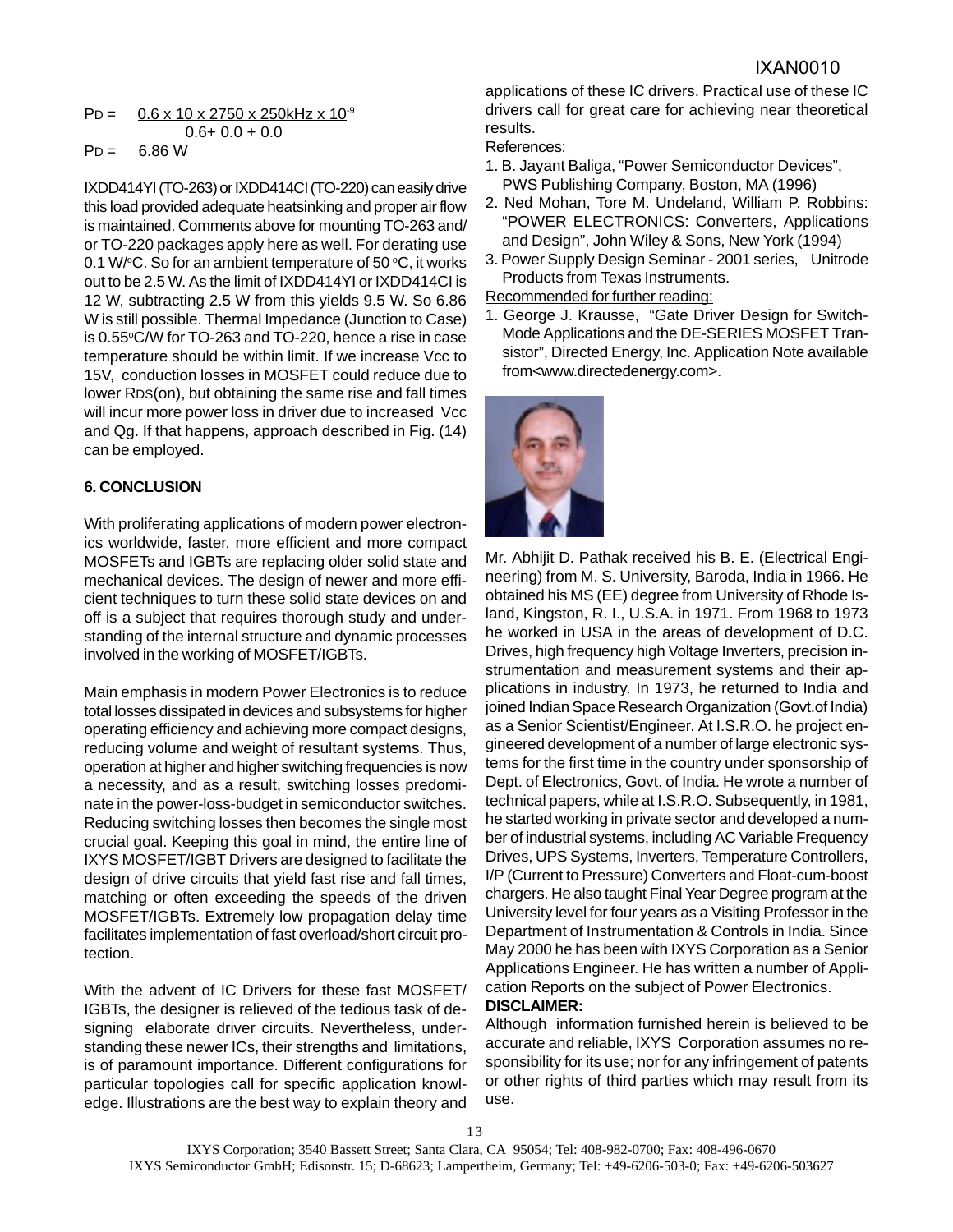

Fig. (9). Evaluation circuit to test IXDD408/IXDD414 for soft turn off.

IXYS Corporation; 3540 Bassett Street; Santa Clara, CA 95054; Tel: 408-982-0700; Fax: 408-496-0670 IXYS Semiconductor GmbH; Edisonstr. 15; D-68623; Lampertheim, Germany; Tel: +49-6206-503-0; Fax: +49-6206-503627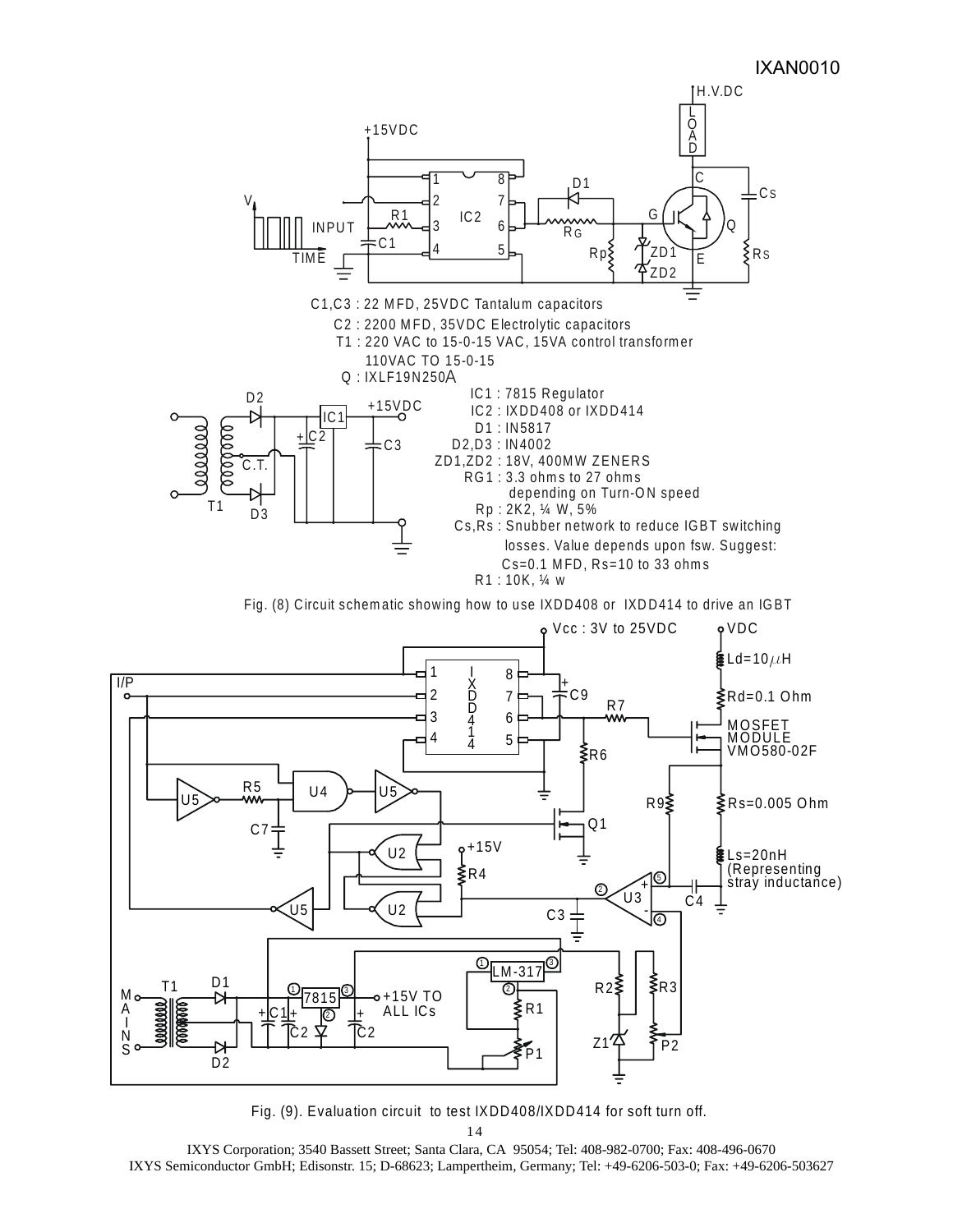Bill of Materials for Fig.(9)

Resistors:

R1: 240 R2: 560 R3: 10K R4: 5K R5: 1Meg R6: 1K5

R7: Rg-T.B.D.

R8: 1Meg

#### Capacitors:

C1: 1000mF;35VWDC C2: 22mF, 63 VWDC C3: 1pF, silver dipped mica C4: 100pF silver dipped mica C5: 0.1mF, 35WDC Tantalum C6: 0.1mF, 35VWDC Tantalum C7: 1pF silver dipped mica C8: 0.1mF, 35VWDC Tantalum C9: 0.1mF, 35VWDC Tantalum C10: 0.1mF, 35VWDC Tantalum

Trimmers:

P1: 5K, 3006P Bourns or Spectrol P2: 1K, 3006P Bpurns or Spectrol

Diodes: D1: 1N4002 or BA 159 D2: 1N4002 or BA 159

Zener Diodes: 1. Z1: 1N821

Voltage Regulators: 1. 7815 2. LM317T

Transistors: 1. Q1: 2N7000

ICs: U1: IXDD408PI or IXDD414PI U2: CD4001 U3: LM339 U4: CD4011 U5: CD4049 U6: IXDD408YI or IXDD414YI Note: Either use either U1 or U6 but not both.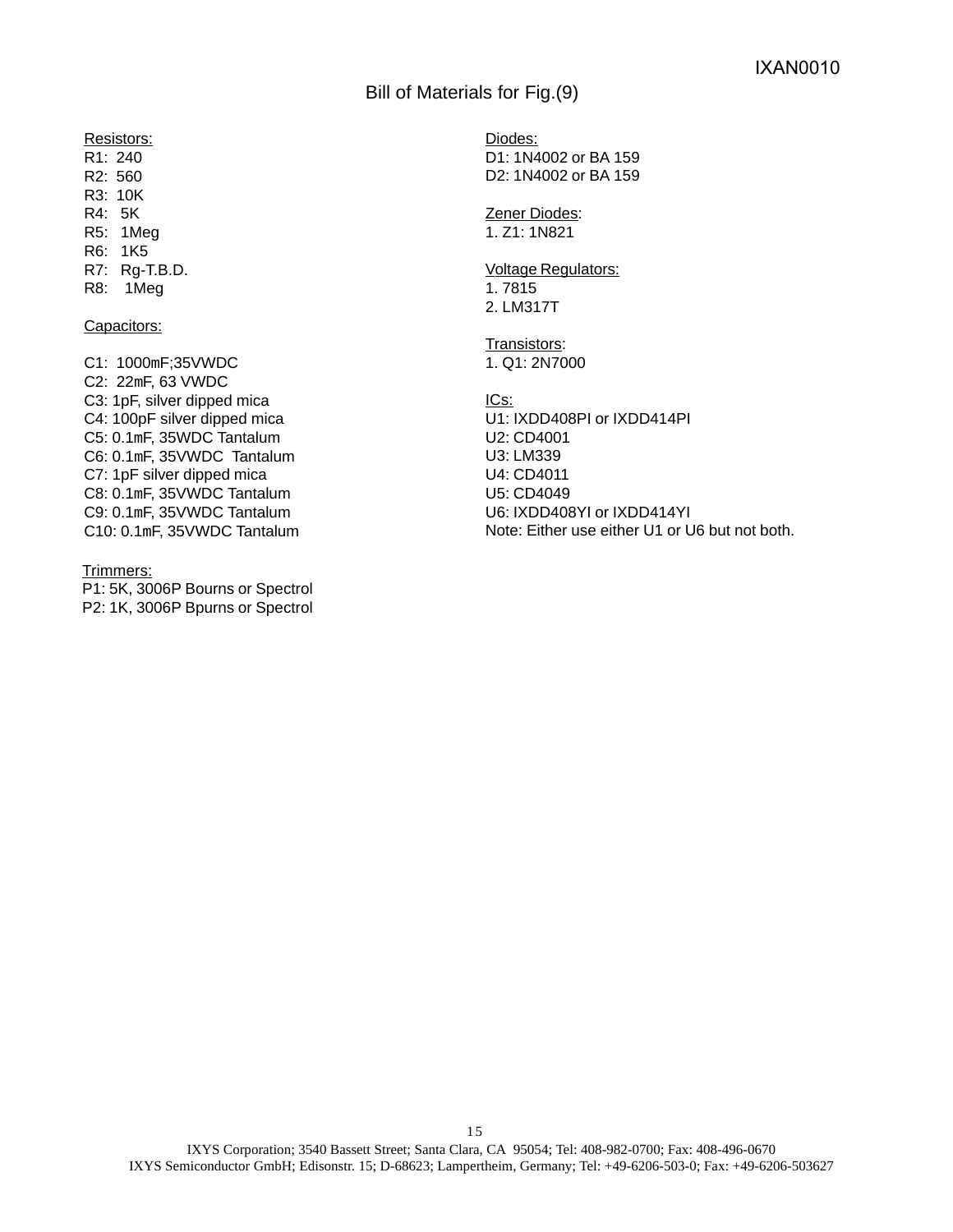IXAN0010



Fig. (10). +ve and -ve and component layout with silk sceen diagram.

IXYS Corporation; 3540 Bassett Street; Santa Clara, CA 95054; Tel: 408-982-0700; Fax: 408-496-0670 IXYS Semiconductor GmbH; Edisonstr. 15; D-68623; Lampertheim, Germany; Tel: +49-6206-503-0; Fax: +49-6206-503627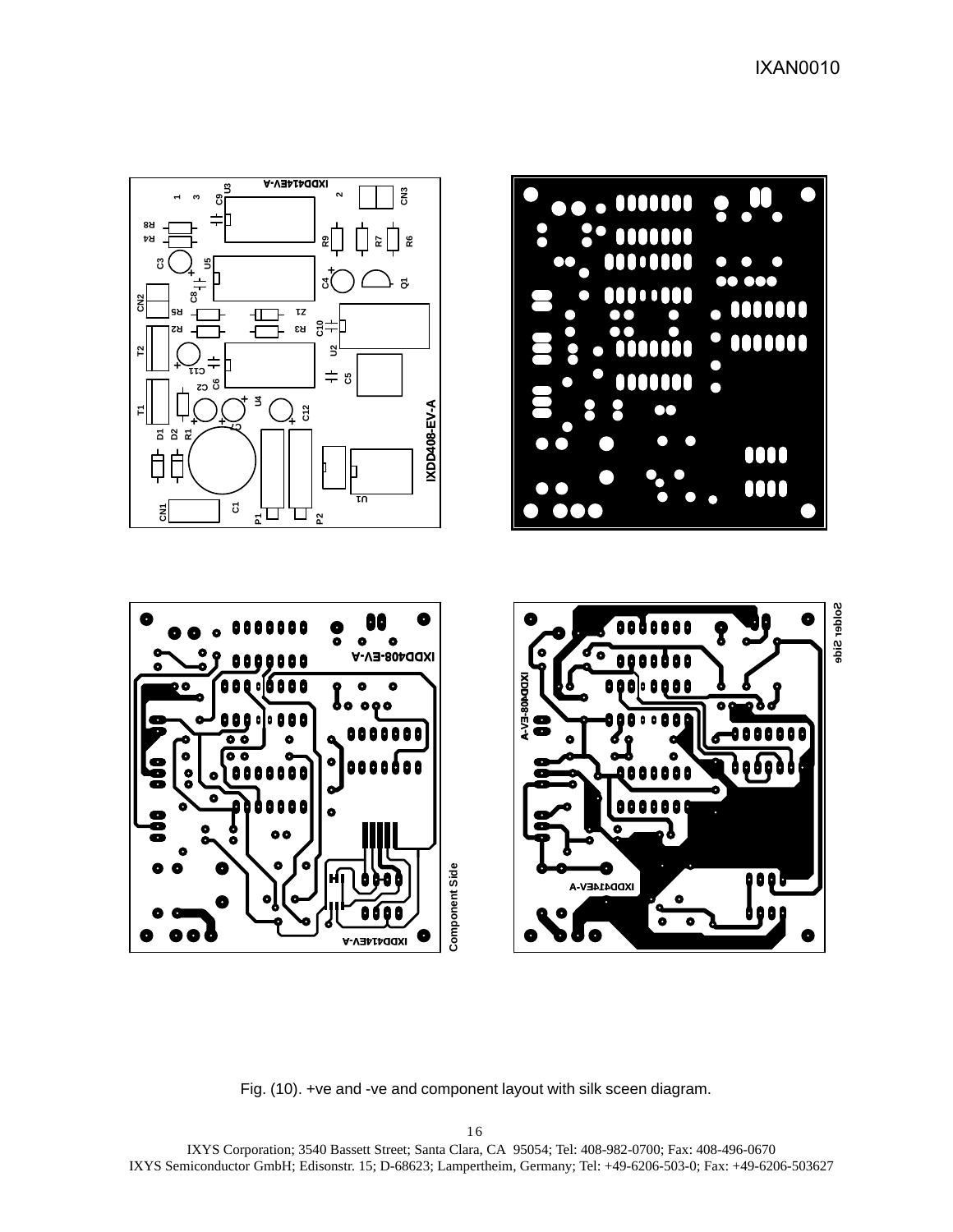

IXYS Corporation; 3540 Bassett Street; Santa Clara, CA 95054; Tel: 408-982-0700; Fax: 408-496-0670 IXYS Semiconductor GmbH; Edisonstr. 15; D-68623; Lampertheim, Germany; Tel: +49-6206-503-0; Fax: +49-6206-503627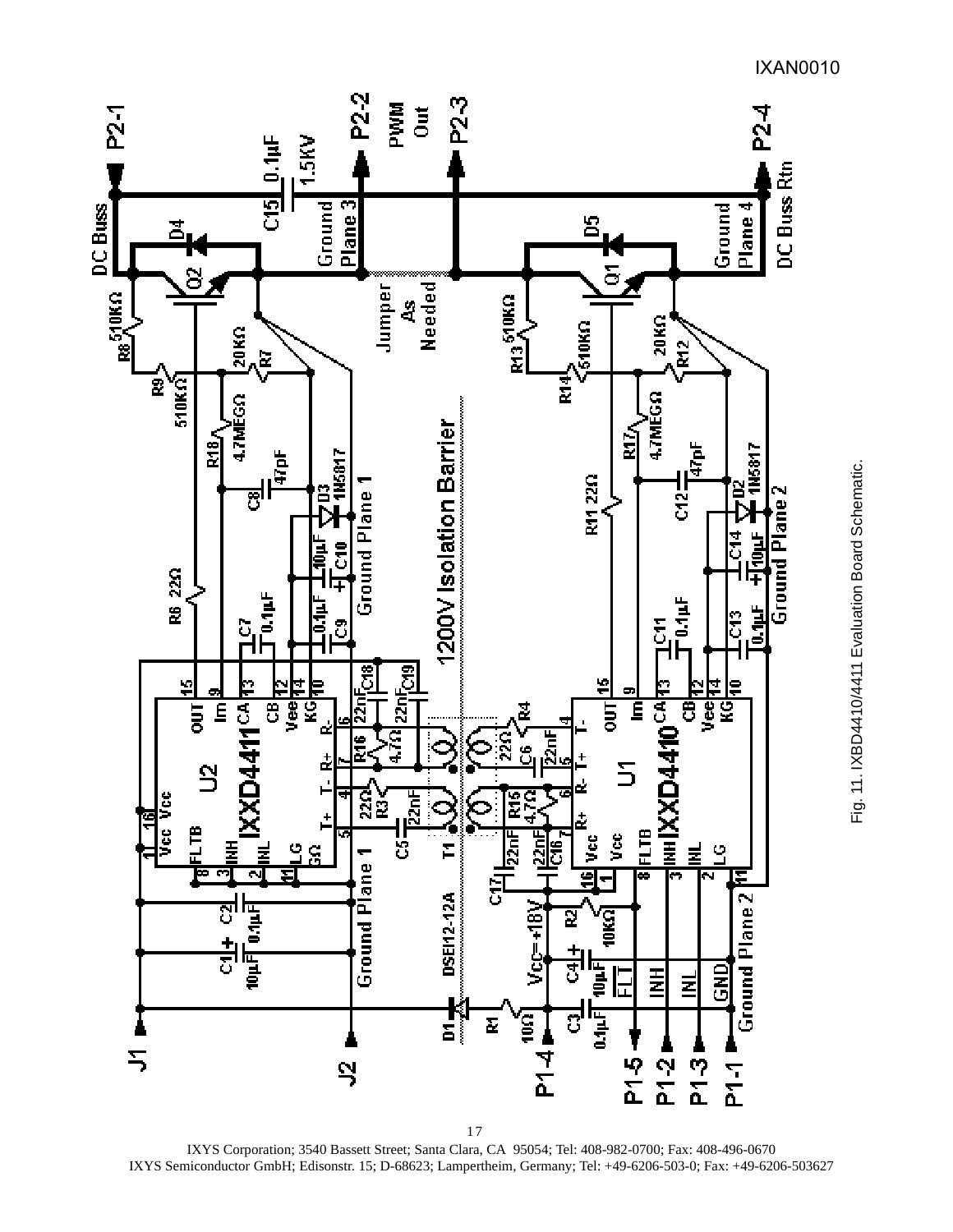# IXAN0010







Fig. (12B) Basic bootstrap gate drive technique

IXYS Corporation; 3540 Bassett Street; Santa Clara, CA 95054; Tel: 408-982-0700; Fax: 408-496-0670 IXYS Semiconductor GmbH; Edisonstr. 15; D-68623; Lampertheim, Germany; Tel: +49-6206-503-0; Fax: +49-6206-503627 18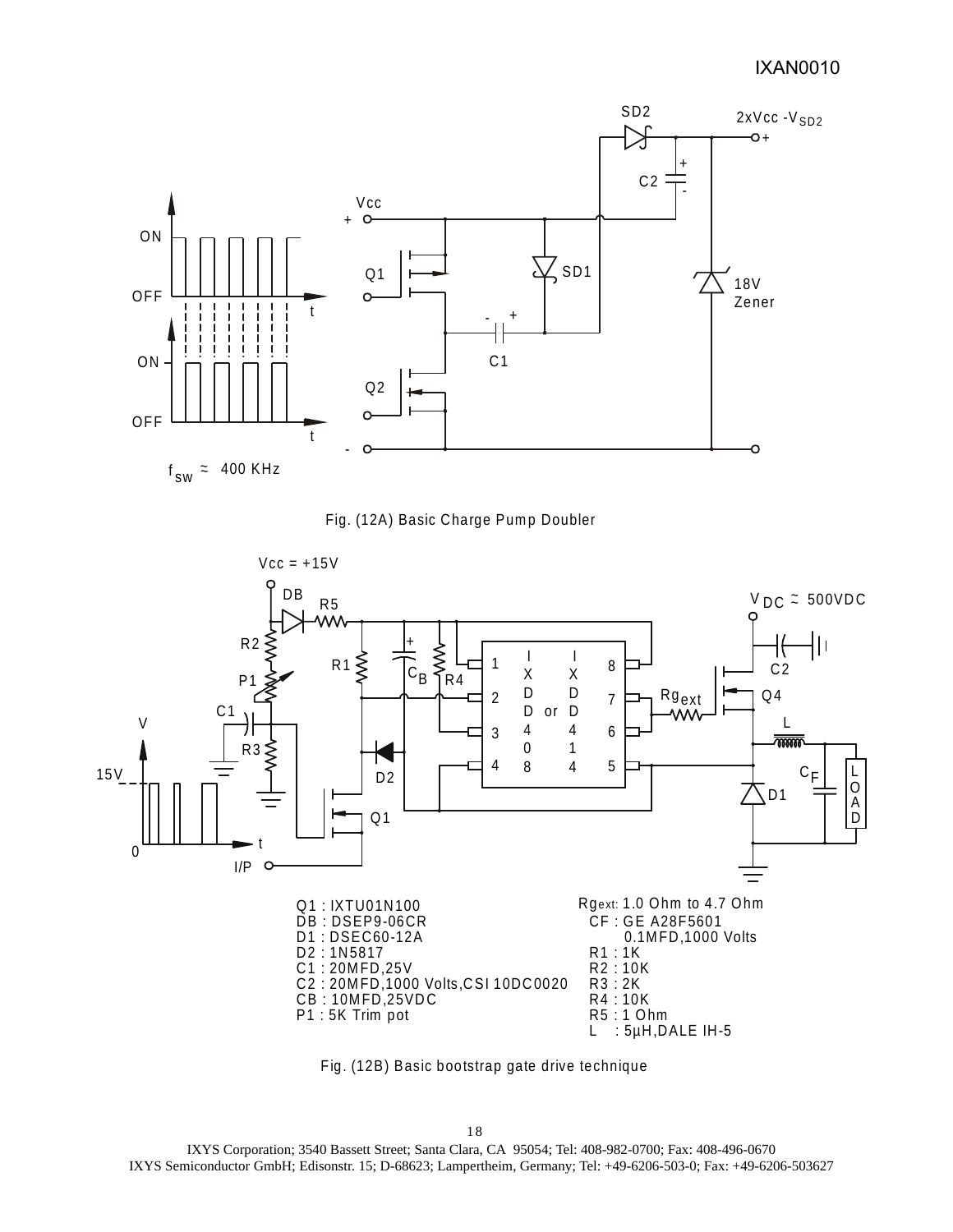

IXYS Corporation; 3540 Bassett Street; Santa Clara, CA 95054; Tel: 408-982-0700; Fax: 408-496-0670 IXYS Semiconductor GmbH; Edisonstr. 15; D-68623; Lampertheim, Germany; Tel: +49-6206-503-0; Fax: +49-6206-503627

IXAN0010

Fig. (12C). Boosting output gate drive to +/-8 A and charge pump output to 350mA for 400kHz switching of size 9 devices

Fig. (12C). Boosting output gate drive to +/-8 A and charge pump output to 350mA for 400kHz switching of size 9 devices<br>with the IXBD4410/4411 gate driver chip set.

with the IXBD4410/4411 gate driver chip set.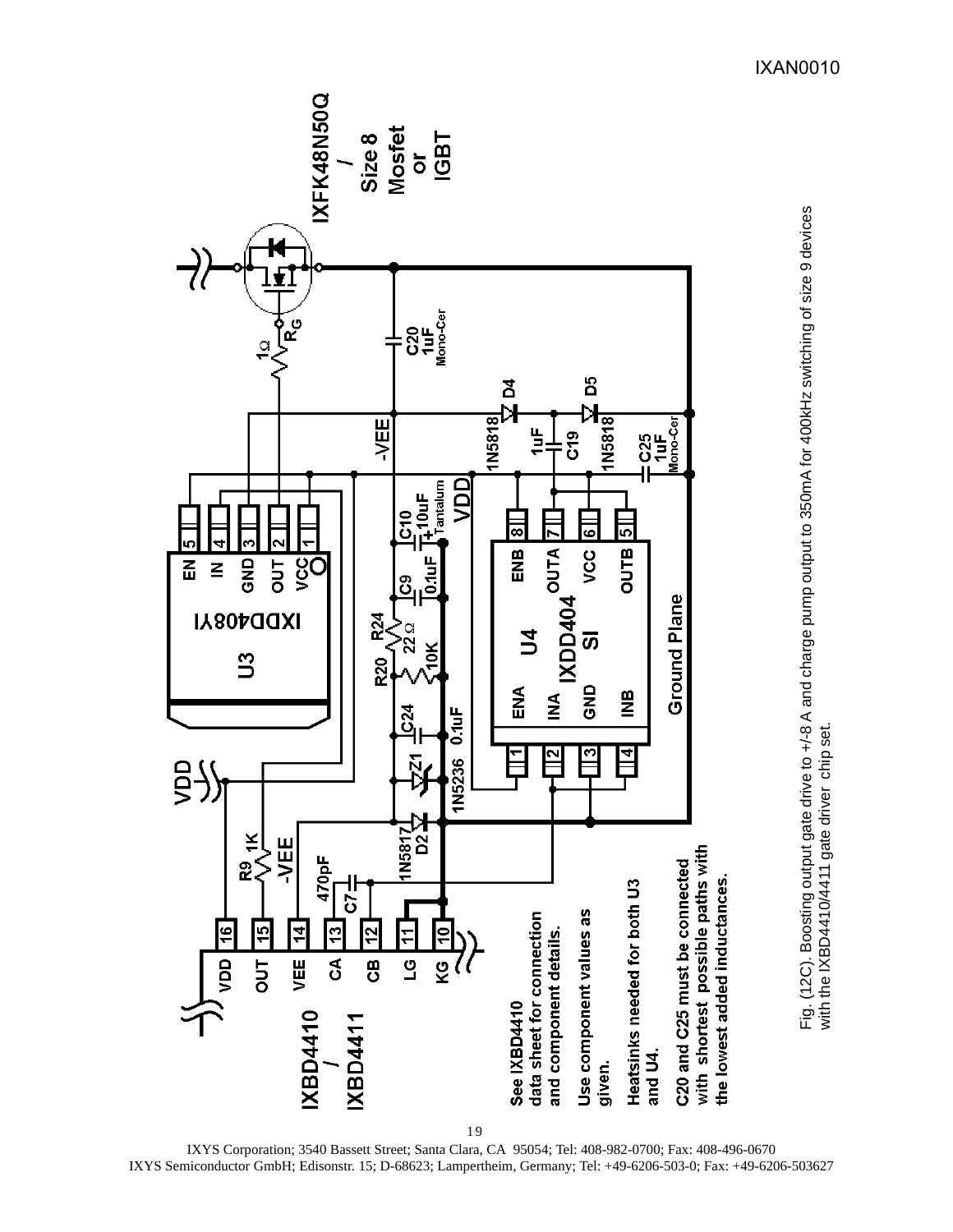

Fig. (12D). Boosting ouptput gate drive to +/-14 A and charge pump output to 500mA for 400kHz switching of size 9 devices<br>with the IXBD4410/4411 gate driver chip set. Fig. (12D). Boosting ouptput gate drive to +/-14 A and charge pump output to 500mA for 400kHz switching of size 9 devices with the IXBD4410/4411 gate driver chip set.

IXYS Corporation; 3540 Bassett Street; Santa Clara, CA 95054; Tel: 408-982-0700; Fax: 408-496-0670 IXYS Semiconductor GmbH; Edisonstr. 15; D-68623; Lampertheim, Germany; Tel: +49-6206-503-0; Fax: +49-6206-503627

IXAN0010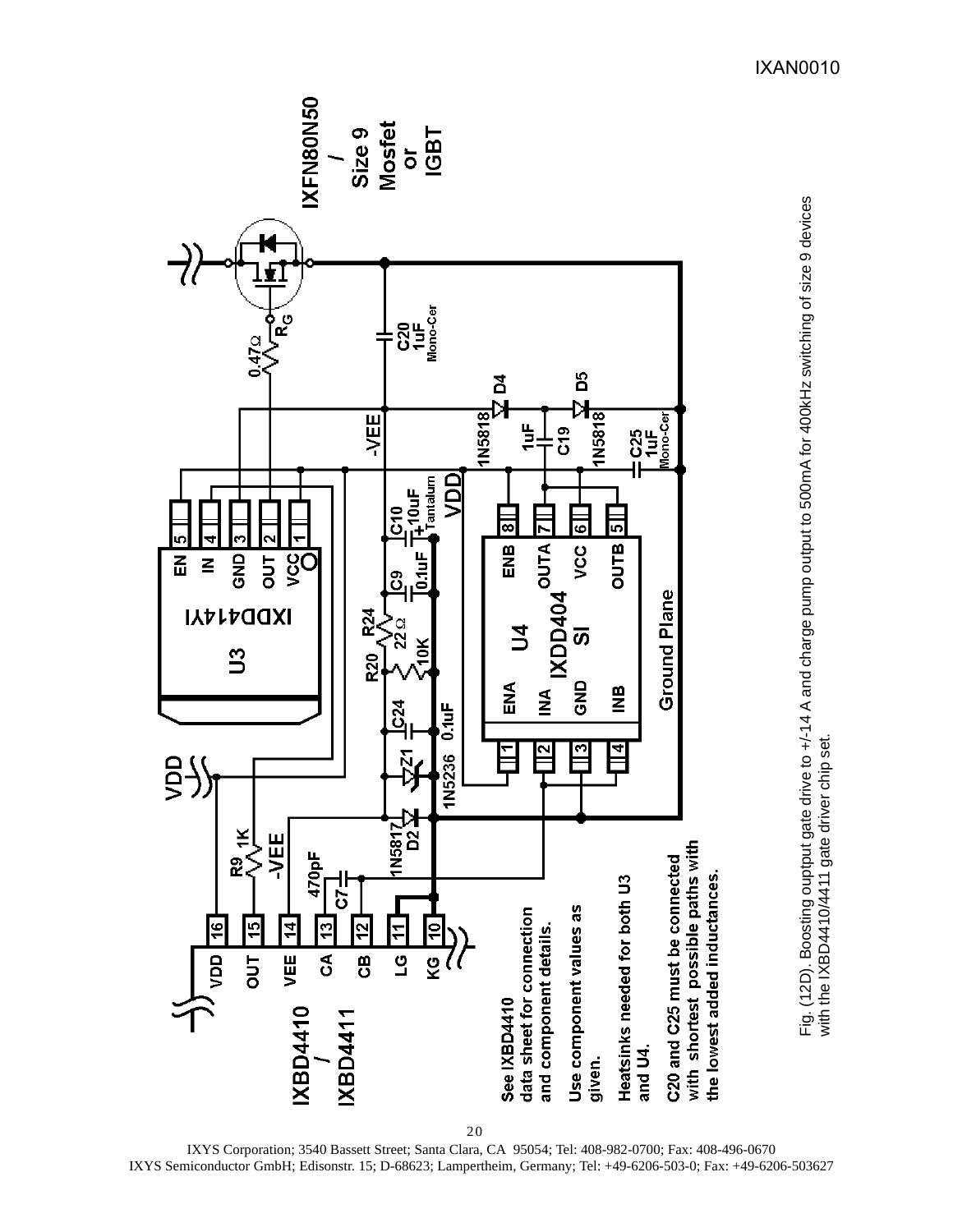



Fig. (14). Technique to boost current output and provide -ve bias to achieve faster turn off for high power MOSFET and IGBT Modules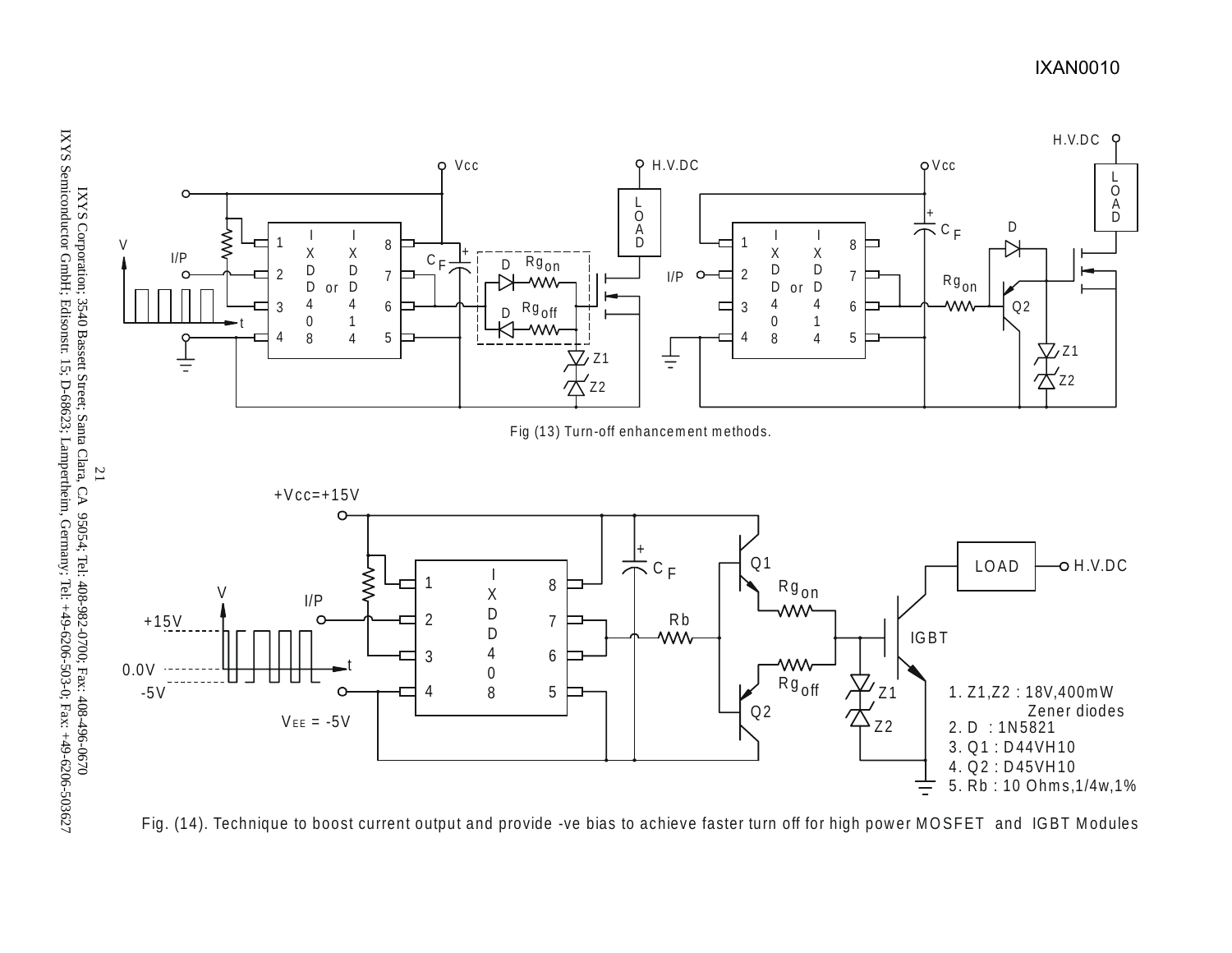

Fig. (15) Transformer coupled Gate Drive arrangem ent for "H" Bridge in a Phase Shift PW M Controller at fixed Switching frequency.

#### SUGGESTED PARTS:

- 1. U1 : T.I. UC3879
- 2. T1,T2 : Coilcraft Part No. SD250-3
- 3. Q1,Q2,Q3,Q 4 : 2N2905A
- 4. D1,D2,D3,D4 : DSEP8-02A IXYS HiPerFRED
- 5. T3 : O UTPUT Transformer
- 6. CF : 22MFD, 35 VWDC Tantalum Capacitor
- 7. R1,R2,R3,R4 : 560 Ohms, ¼ w,1% Metal film
- 8. M 1,M 2,M 3,M 4 : IXFN55N50 IXYS HiPerFET or IXFN80N50 IXYS HiPerFET
- 9. Z1,Z2,...Z8 : 18V, 400mW Zener diodes.
- 10. RG1,RG2,RG3,RG 4 : 3.3 Ohm s, ¼ w, 1% M etal Film resistors.
- 11. R5,R6,R7,R8 : 10K, ¼ w, 5%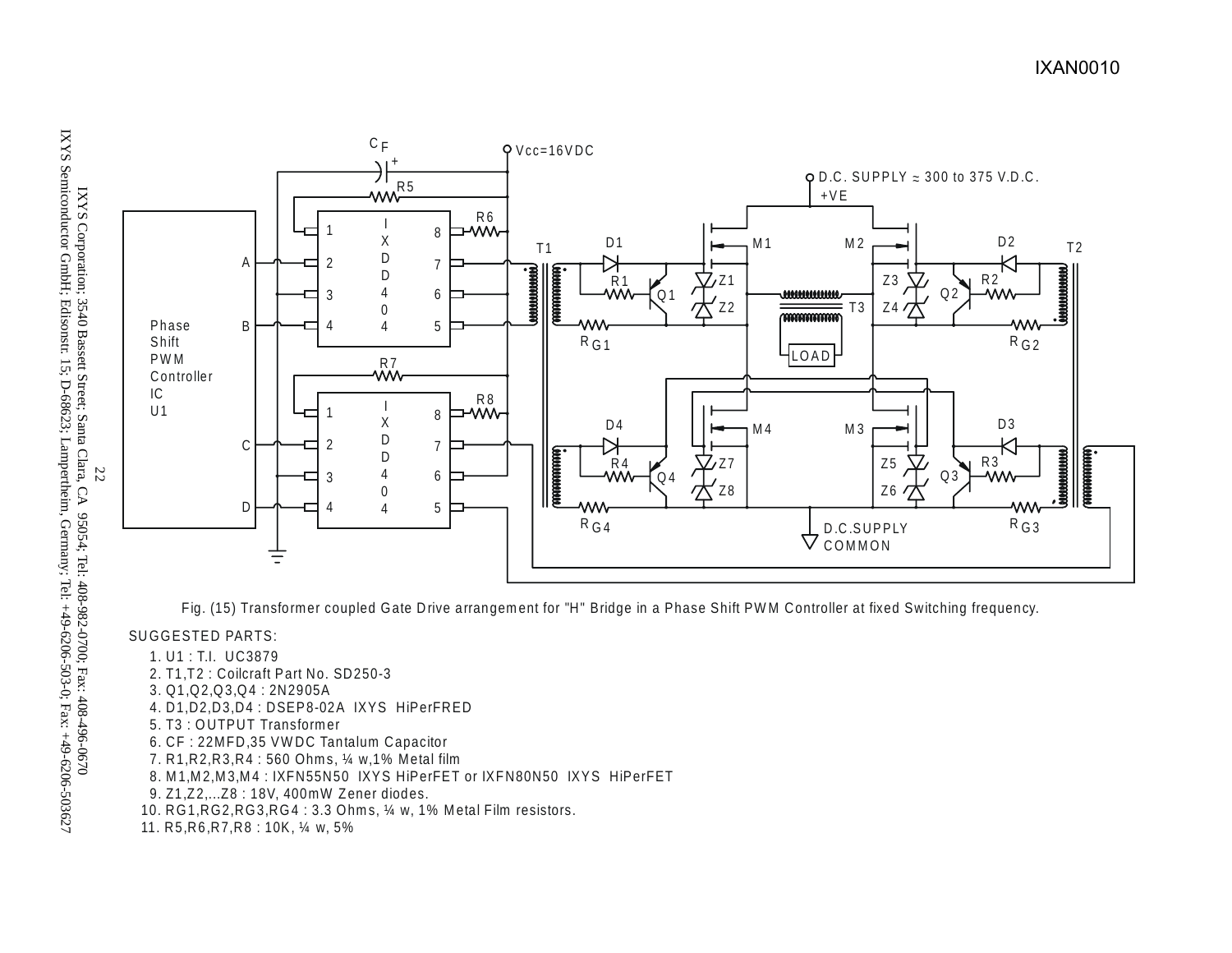# IXAN0010



Fig. (16) 3-Phase AC Motor drive schematic showing how IXYS CBI (Converter-Brake-Inverter) Module can be driven by IXDD414 using opto-couplers. All protection features are incorporated.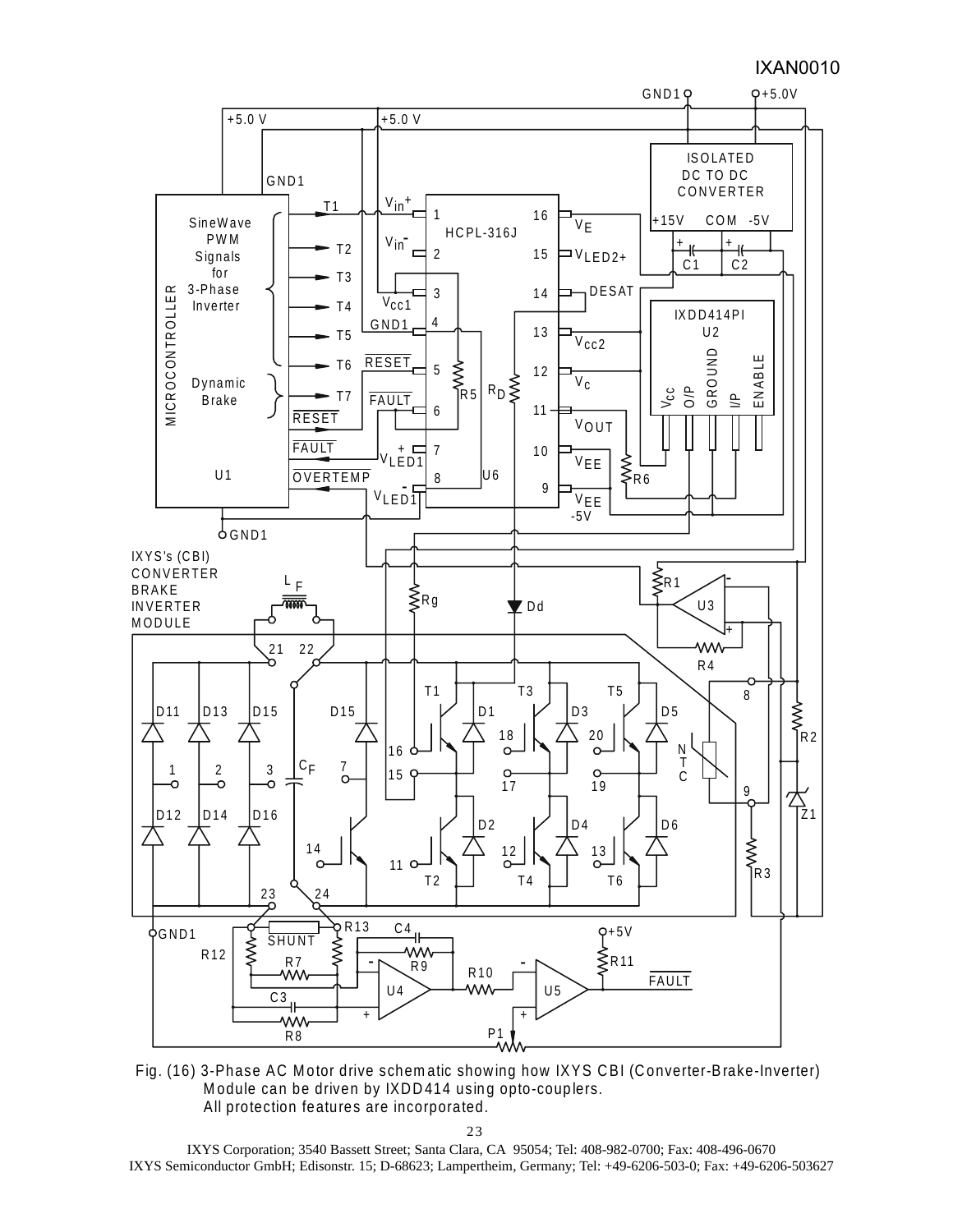

IXYS Corporation; 3540 Bassett Street; Santa Clara, CA 95054; Tel: 408-982-0700; Fax: 408-496-0670 IXYS Semiconductor GmbH; Edisonstr. 15; D-68623; Lampertheim, Germany; Tel: +49-6206-503-0; Fax: +49-6206-503627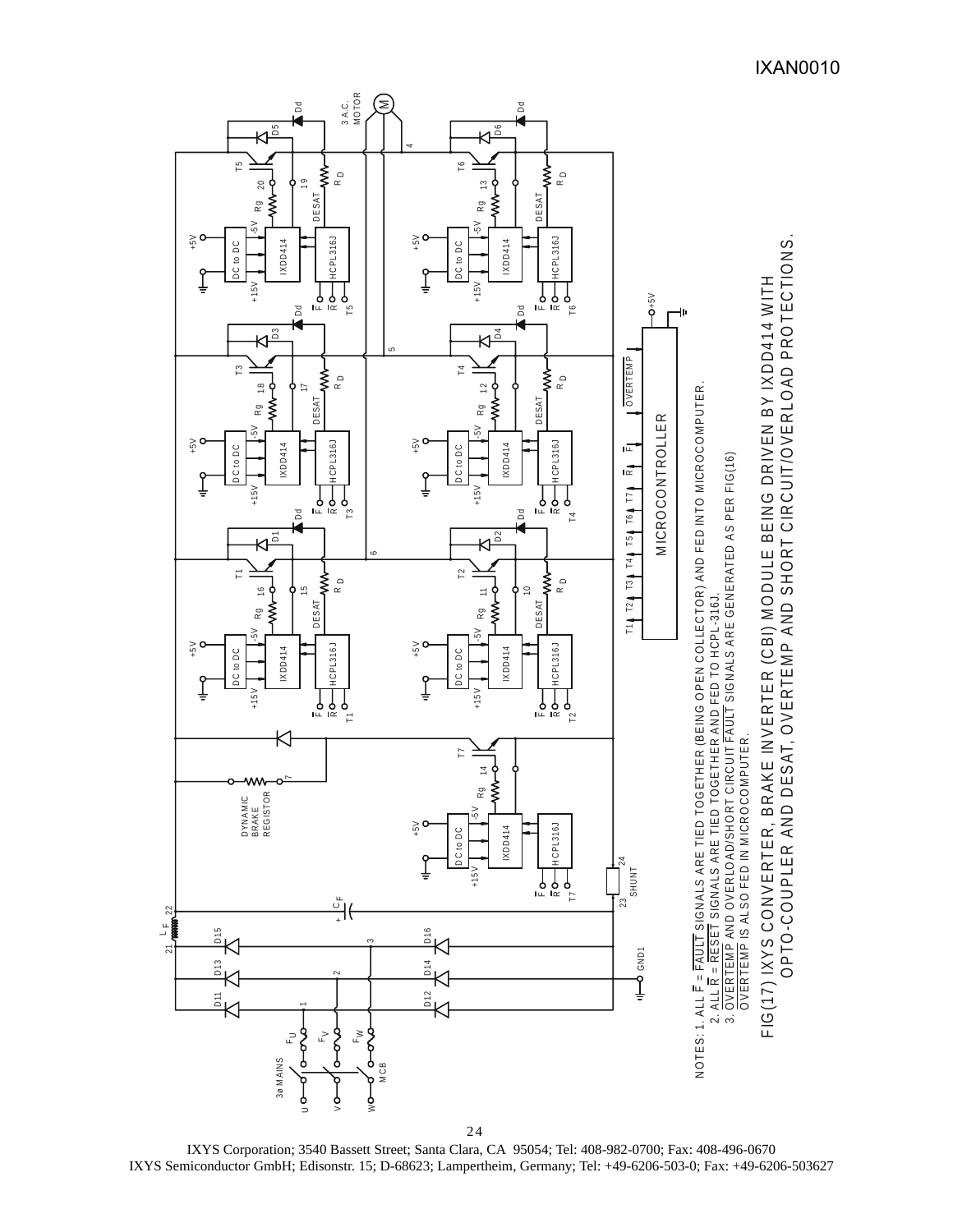Bill of Materials for Fig. (16) and Fig. (17)

- R1, R3, R5, R10, R11: 10K, 1/4W, 1% MFR
- R2: 560 Ohms, 1/4W, 1% MFR
- R4: 2.2 MegOhms, 1/4W, 5%
- R6: 100 Ohms, 1/4 W, 1% MFR
- R7: 20K, 1/4W, 1% MFR
- R8, R9: 61.9K, 1/4W, 1% MFR
- R12, R13: 1.24K, 1/4W, 1% MFR
- Rg: T.B.D. based on Ton and Toff & size of IGBT
- RD:100 Ohms,1/4 w, 5%
- P1: 10K, multi turn trimpot, Bourns 3006P or **Spectrol**
- C3, C4: 33 pF, silver dipped mica
- Dd: General Semiconductor make,
- Type: RGP02-20E, 0.5 A, 2000 V, trr: 300 ns
- Z1: Zener LM336, 2.5 Volt
- U3, U5 : LM339 Comparator
- U4 : LM-101 Op Amp
- SHUNT : 75 mV @ full load current
- LF: Gapped D C Choke for filtering rectified power
- CF: Electrolytic Filter Capacitor with very low ESR & ESL and screw type terminals to handle high ripple current. Voltage rating is based on DC Bus plus AC ripple Voltage

CBI Module: IXYS Corporation Type Nos:

MUBW 50-12A8 or any MUBW module from

CBI 1, CBI 2 or CBI 3 series.

Microcontroller: T.I. TMS320F240 with embedded

software for AC Drive, using brake feature.

IXDD414 Driver chip: 7 are required to imple-

ment the A.C.Drive, using Brake feature. HCPL316J( Opto-coupler) : 7 are required to

implement the A.C.Drive With Brake feature.

Isolated DC to DC Converter: 7 are required with specified isolation.